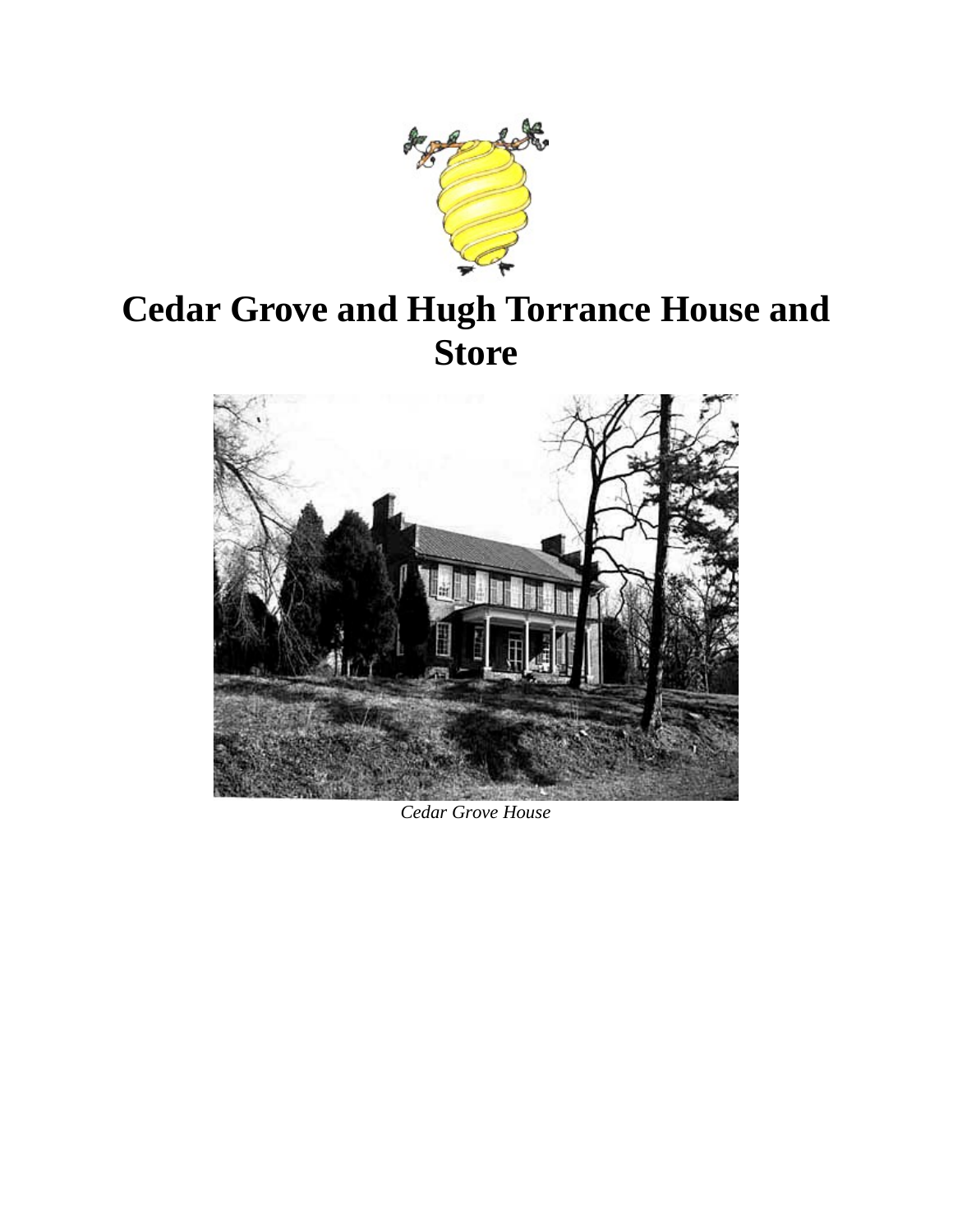

*Hugh Torance House and Store*



*Mill Ruin*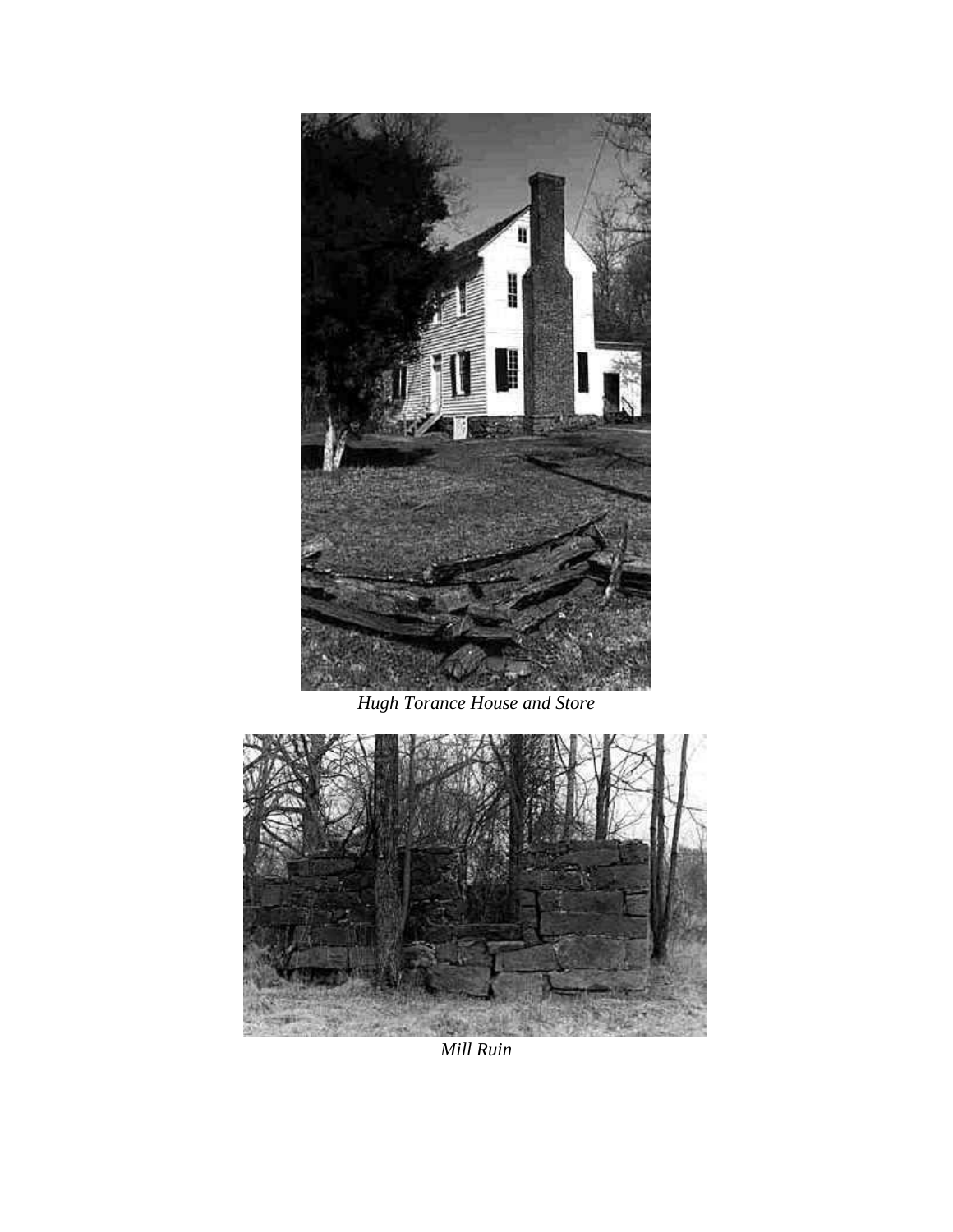#### *This report was written on 22 April 1993*

**1. Name and location of the properties:** The properties known as Cedar Grove and the Hugh Torrance House and Store are located on Gilead Road, Huntersville, in Mecklenburg County , North Carolina.

#### **2. Name, address, and telephone number of the present owner of the properties: The owners of the properties are:**

Mr. and Mrs. Richard Torrance Banks PO Box 122 8229 Gilead Rd. Huntersville, North Carolina 28078

Telephone: 704 /875-0774

**3. Representative photographs of the properties:** This report contains representative photographs of the properties.

**4. Maps depicting the locations of the properties:** This report contains maps which depict the locations of the properties.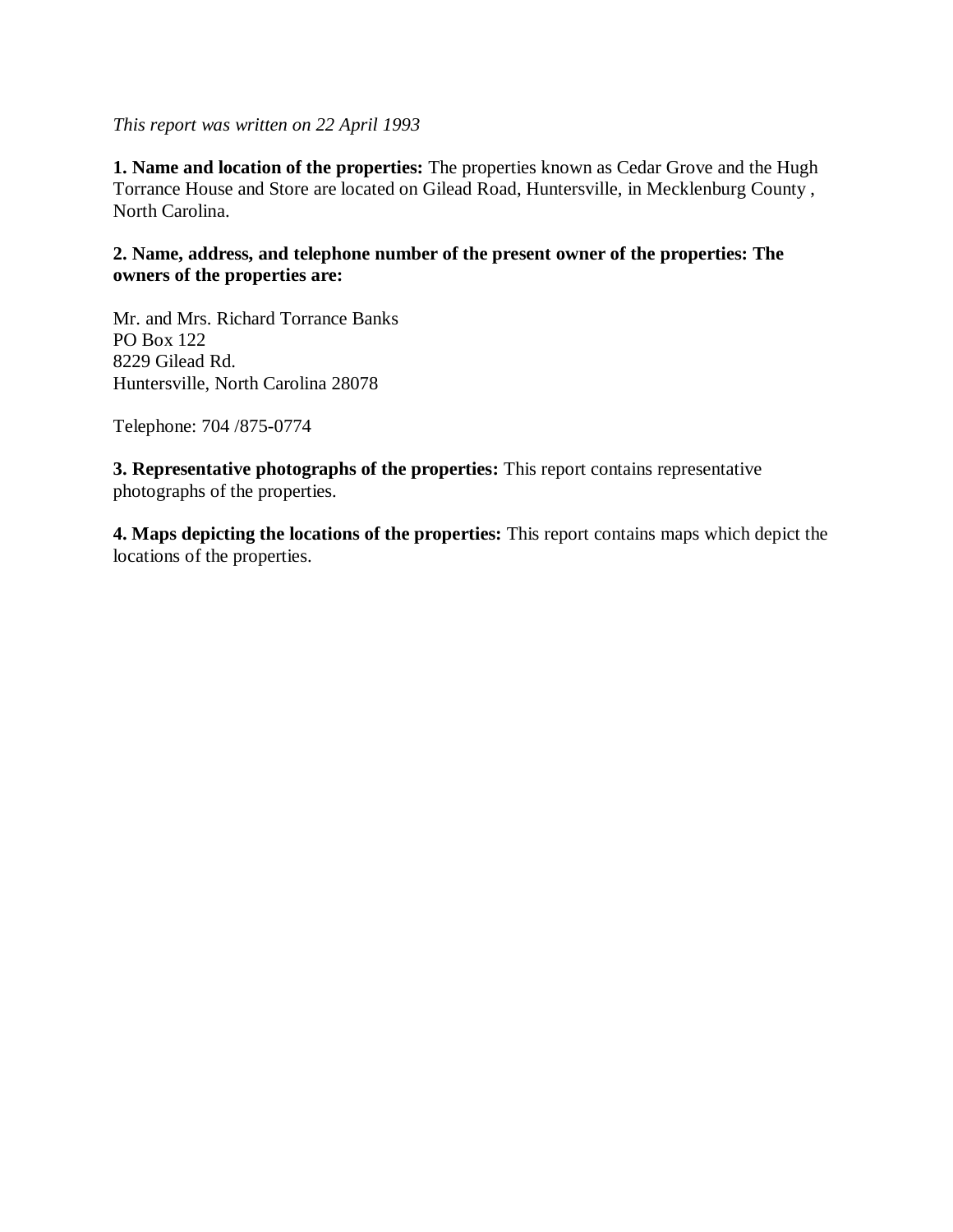

**5. Current deed book references to the properties:** Cedar Grove Tax Parcel Number 009-061- 01 is not listed in the Mecklenburg County deed books. The most recent reference to the second Cedar Grove property, Tax Parcel Number 015-091-04, is listed in Mecklenburg County Will Book W23 at page 77. The most recent reference to Cedar Grove Tax Parcel Number 009-061- 07 is listed in Mecklenburg County Will Book W23 at page 77. The most recent reference to the Hugh Torrance House and Store, Tax Parcel Number 009-061-09, is listed in Mecklenburg County Will Book W23 at page 77.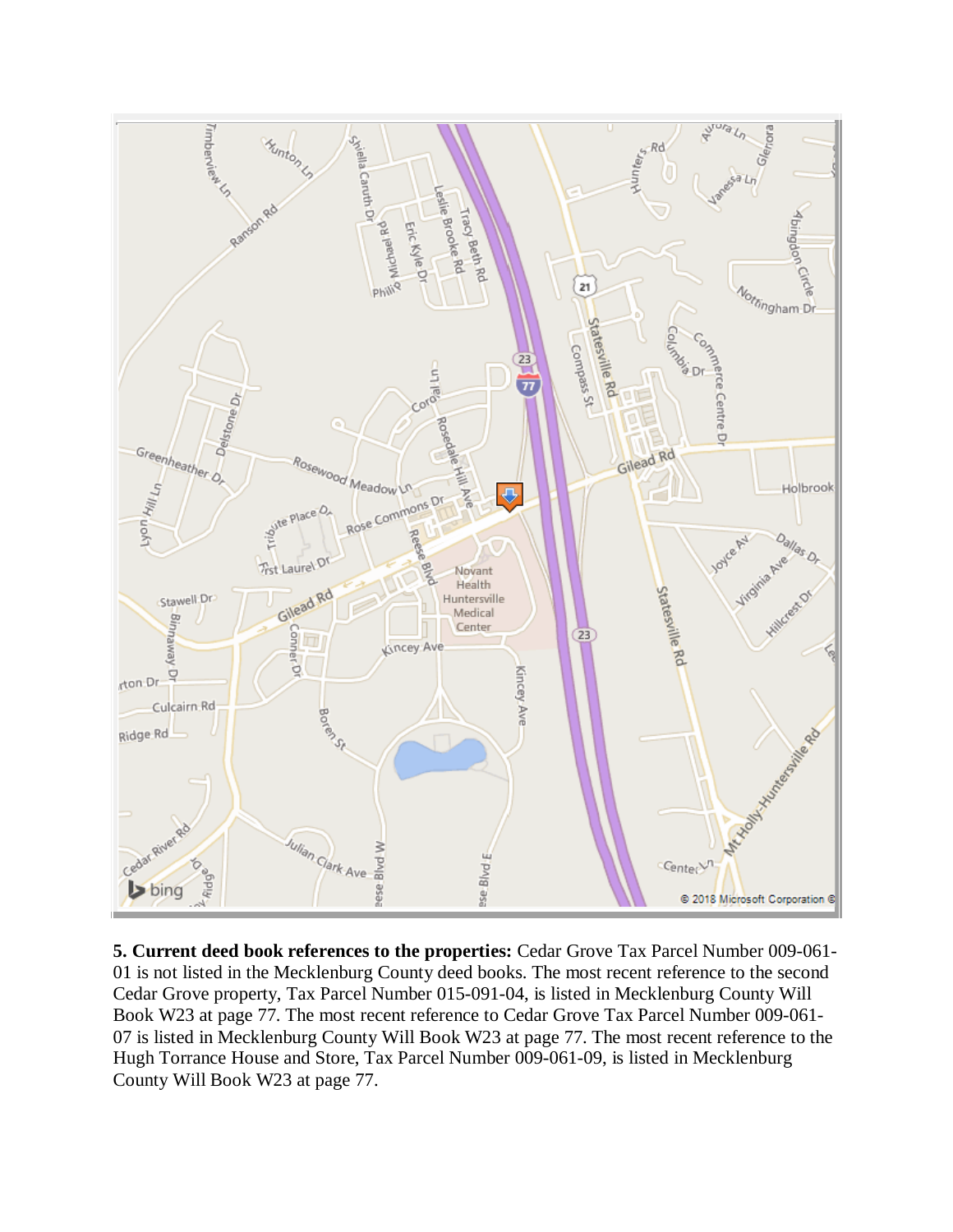**6. A brief historical sketch of the properties:** This report contains a brief historical sketch of the properties prepared by Ms. Paula N. Stathakis.

**7. A brief architectural description of the properties:** This report contains a brief architectural description of the properties prepared by Ms. Frances Alexander.

**8. Documentation of why and in what ways the properties meet criteria for designation set forth in NCGS 160A-400.5:**

**a. Special significance in terms of history, architecture, and cultural importance:** The Commission judges that the properties known as Cedar Grove and the Hugh Torrance House and Store do possess special significance in terms of Charlotte and Mecklenburg County. The Commission bases its judgment on the following Considerations: 1) the Hugh Torrance House and Store was built between 1780 and the early 1800s, and Cedar Grove was constructed between 1831 and 1833; 2) the Hugh Torrance House and Store is one of the few houses to survive from the eighteenth century settlement period of the county; 3) Cedar Grove is one of the premier Greek Revival houses remaining in the county and the Piedmont; 4) because of their physical and historical associations, these two properties offer a unique picture of agricultural life in Mecklenburg County from the settlement period through the antebellum era; 5) the two houses, and their various construction campaigns, illustrate clearly the evolution of residential architecture in the county during early periods, for which little remains; 6) both houses are remarkably intact, retaining important characteristic interior and exterior features, including original floor plans, decorative elements, hardware, and woodwork.

**b. Integrity of design, setting, workmanship, materials, feeling, and association:** The Commission contends that the architectural descriptions by Ms. Frances P. Alexander included in this report demonstrate that Cedar Grove and the Hugh Torrance House and Store meet this criterion.

**9. Ad Valorem Tax Appraisal:** The commission is aware that designation would allow the owner to apply for an automatic deferral of 50% of the Ad Valorem taxes on all or any portion of the properties which become designated historic landmarks. The current appraised value of the improvements to Cedar Grove is \$144,600. The current appraised value of the improvements to the Hugh Torrance House and Store is \$6,880. The current appraised value of Cedar Grove Tax Parcel 015-091-04 is \$54,750. The current appraised value of Cedar Grove Tax Parcel 009- 061-01 is \$193,160. The current appraised value of Cedar Grove Tax Parcel 009-061-07 is \$86,880. The total appraised value of the three parcels of the Cedar Grove property is \$479,390. The current appraised value of the Hugh Torrance House and Store, Tax Parcel 009-061-09, is \$15,000. The total appraised value of the Hugh Torrance House and Store property is \$21,880. Tax Parcel Numbers 009-061-01 and 00906109 are zoned RU. Tax Parcel Number 009-061-07 and Tax Parcel Number 015-091-04 are zoned R3.

#### **Date of preparation of this report:** 22 April 1993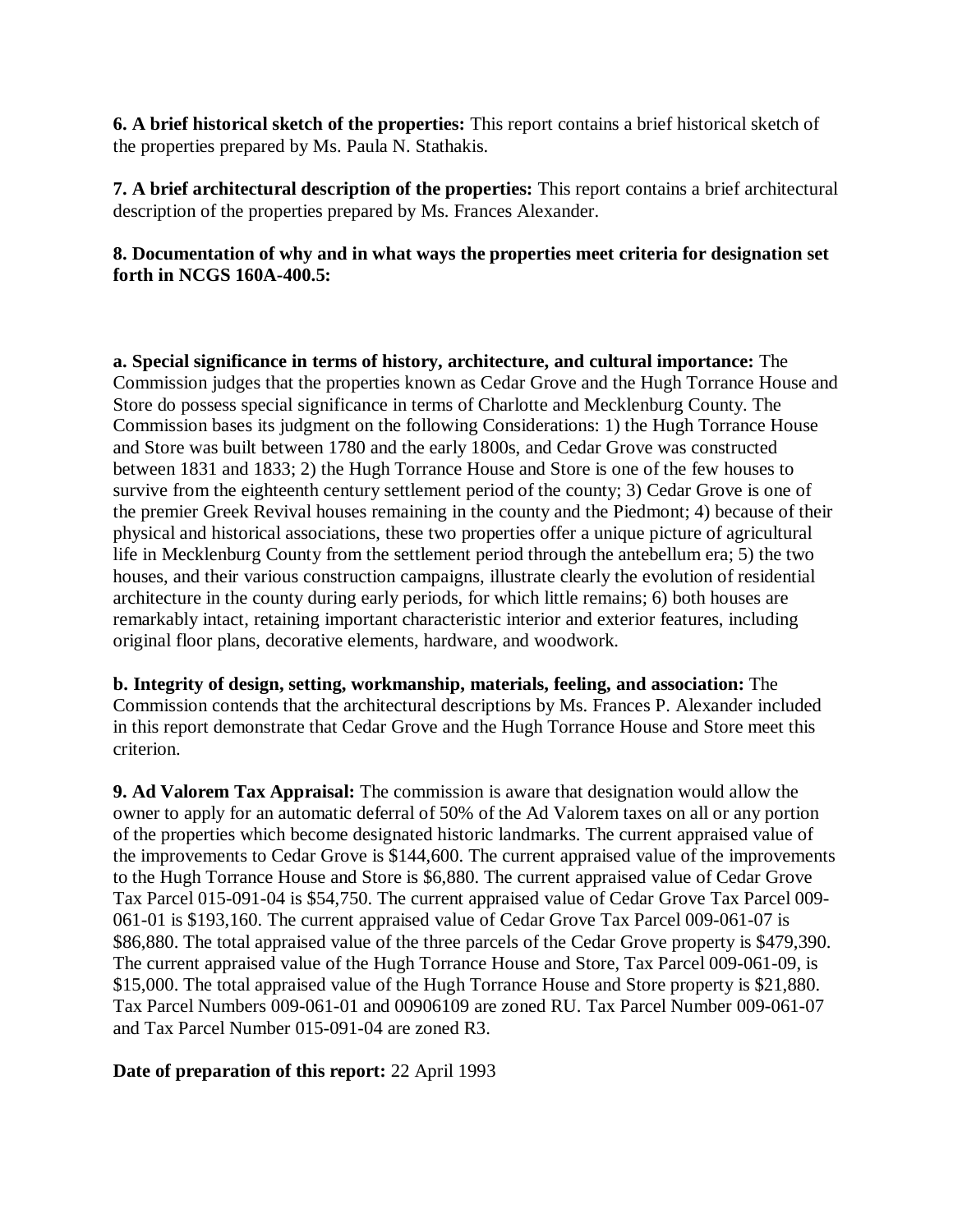**Prepared by:** Dr. Dan L. Morrill in conjunction with Ms. Frances P. Alexander and Ms. Paula M. Stathakis Charlotte-Mecklenburg Historic Landmarks Commission P.O. Box 35434 Charlotte, North Carolina

Telephone: 704 /376-9115

#### *Historical Overview*

Cedar Grove and the Hugh Torrance House and Store were one part of a large financial concern owned and managed by the Torrance family. The first member of this family in Mecklenburg County was Hugh Torance, who came to the area in the late eighteenth century. Hugh and his son James accumulated a substantial tract of land and by 1840 owned over one hundred slaves; a concentration of wealth that was not common for this area. Although some plantations thrived in Mecklenburg in the nineteenth century, the more common enterprise for the region was small, and usually subsistence farming. Planters commonly defined as those who owned twenty or more slaves were more prevalent in Eastern North Carolina, in Virginia, in the South Carolina low country, and in the black belt regions of Georgia, Alabama, and Mississippi.

Hugh Torance (1743-1816) emigrated to the American colonies from Ireland c. 1763. <sup>1</sup> A letter written by his minister in Five Mile Town in the Parish of Clogher and County Tyrone vouched that "Hugh Torance is an unmarried person and descended from honest and reputable parents and from infancy lived in ye bounds of the Protestant Dissenting Congregation of this place and always behaved himself orderly and supported a very fair church is certified by Thomas Boyle (?) D.D." <sup>2</sup> It is not known what ship brought Hugh Torance to America, or where he first landed. It is known that he and his brother Albert came together, and the family believes that they came as indentured servants. Hugh lived in Pennsylvania for several years. Shortly after the outbreak of the American Revolution, Hugh took an oath of allegiance to the General Assembly of Pennsylvania.<sup>3</sup>

Hugh joined the revolutionary forces and fought in North Carolina in a light cavalry company, the "Partisan Chargers" led by Captain Galbraith Falls who was killed on June 20, 1780 at the Battle of Ramsour's Mill. <sup>4</sup> Records show that Hugh was a disbursing agent for Falls' militia and probably stayed in the army until 1781. <sup>5</sup>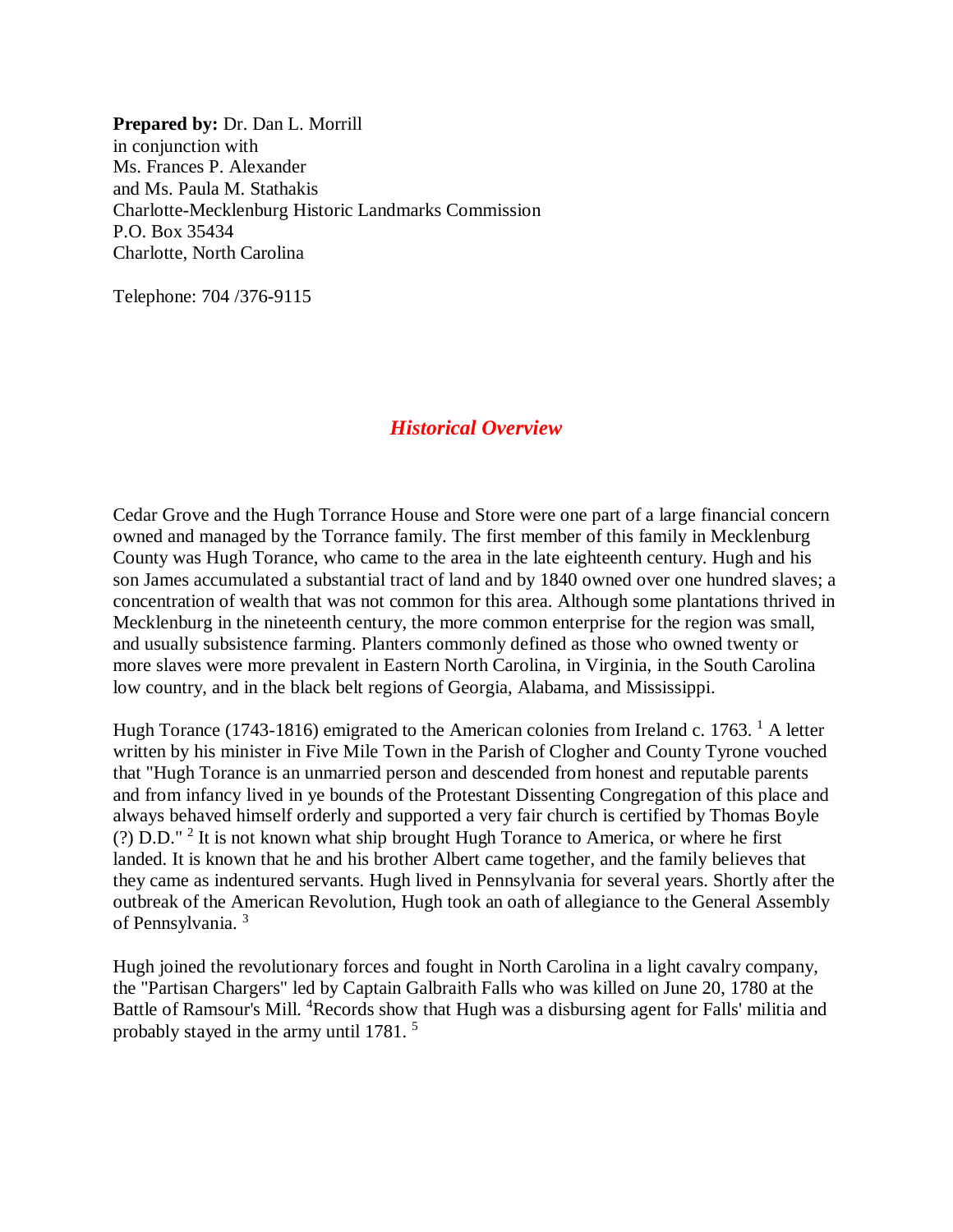After the war, Hugh married Captain Falls' widow, Isabella Kerr Falls (1783-1816). He and Isabella and her eight children lived briefly in Rowan County where Hugh had a store. They had one child together, James Galbraith Torrence (1784-1847).

According to land records, Hugh Torance was active in Mecklenburg County by 1779. He purchased 667 acres in that year, and by the 1790s, was in a position to purchase over 500 acres during the course of the decade. By the time of his death he had accumulated over 1400 acres. <sup>6</sup> In Rowan County, Hugh was a merchant, but he became a planter in Mecklenburg. The building currently designated as the Torrance House and Store is the first of two structures Hugh built to accommodate his family.

The inventory of Hugh Torance's estate shows that he owned a substantial amount of livestock: sixty cows, twelve horses, forty-six sheep, and 150 hogs, as well as their offspring . In terms of real and personal property, Hugh Torance owned 1400 acres, thirty-three slaves. The estate had \$1500.00 cash on hand.<sup>7</sup>

Hugh's youngest son James acquired all of the property in Mecklenburg County and focused most of his financial interests in a dry goods store that he opened in 1805. James purchased most of his initial inventory from merchants in Philadelphia. According to the recipts from his first buying trip in May and June, 1805, James spent nearly \$4000.00 to purchase ribbons, cloths, buttons, dishes, jugs, tools, kettles, shovels, curry combs, rat traps and hardware. <sup>8</sup>

Torrence suplied articles to his North Mecklenburg customers that they could not manufacture themselves, which suggests that the majority of his patrons concentrated in agricultural production. James Torrence extended credit for his customers for periods ranging from one day to one month. <sup>9</sup> His customers frequently paid him in cotton or sometimes in land. Cash was usually used as a method of partial payment. Sometimes customers traded in other commodities such as lard or powder in exchange for merchandise. <sup>10</sup> During this time cash would have been scarce for most of Torrence's middling neighbors. Economic relations based on barter and exchange indicate that the area was not connected with a market economy during the period that Torrence owned his store, and probably was not for a significant period afterward. <sup>11</sup>

Torrence sold the store in 1825 to Samuel McCombs of Charlotte; according to family legend, his daughters convniced him that it was beneath a man of his stature to engage in trade. Besides his store, James also ran a large plantation with a saw mill on site. During James' life, the Torrence plantation expanded to approximately 3000 acres.<sup>12</sup> James grew primarily cotton and corn, but also grew the provisions and livestock necessary to maintain a large plantation.

Plantations were rare in Mecklenburg and seem to have been concentrated in the northwestern section of the county. Other substantial landowners in the vicinity were the Lattas, the McDowells, the Davidsons, and the Alexanders. Slave holding was common in Mecklenburg County, but the Torrences and their landed peers frequently owned thirty or more slaves, which was an exceptional number for this area.<sup>13</sup>

Unfortunately, very little information about the Torrence family slaves survives in the family papers. A notebook titled "Ages of Negroes" is the only surviving inventory of the slave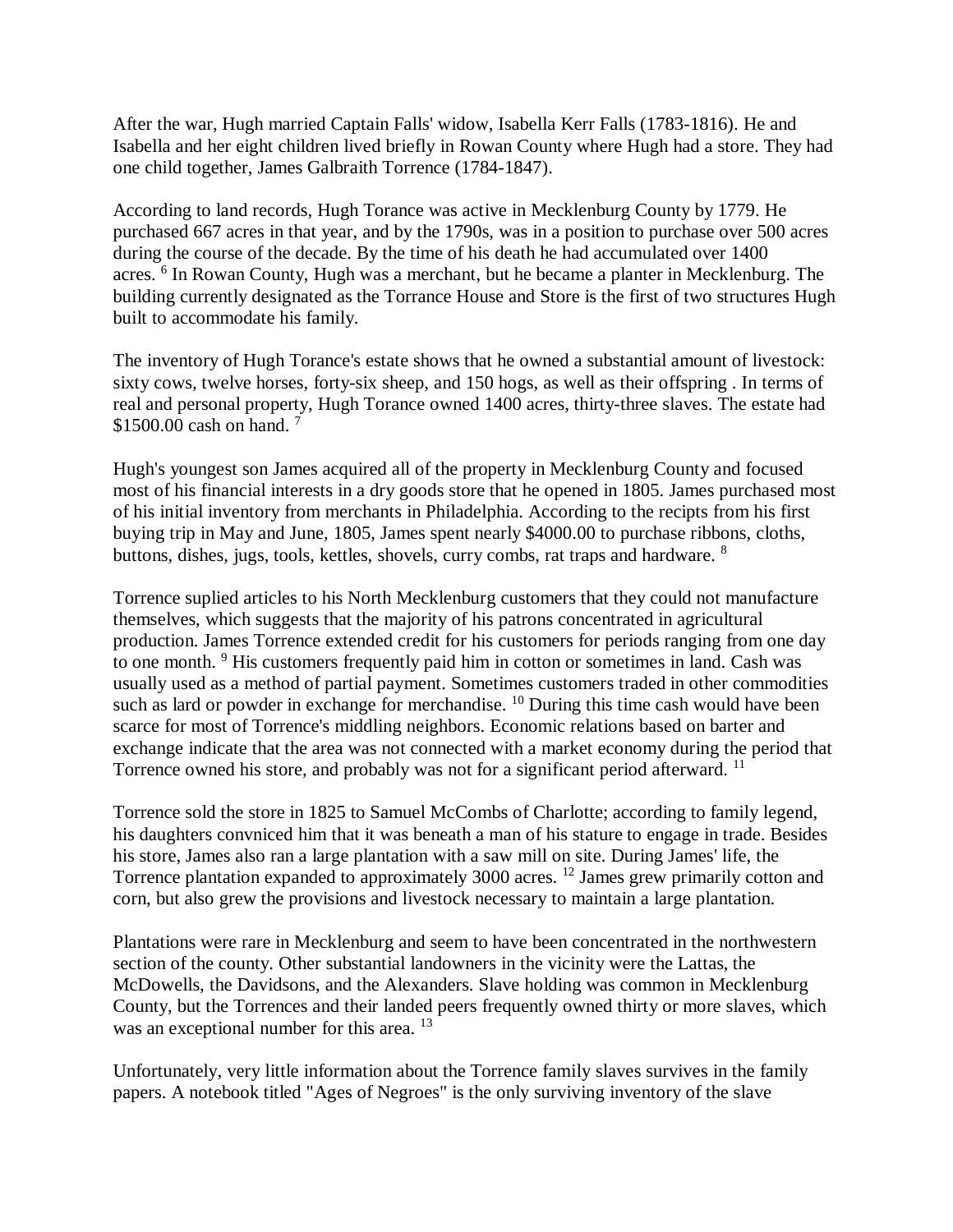population on the Torrence Plantation. According to this notebook, James Torrence owned 125 slaves, excluding two who were marked as dead and three who were struck from the lists. <sup>14</sup> The Torrence slaves sometimes shopped at local merchants using Torrence's account for dry goods. Invoices from Andrew Springs show that slaves had purchased calico, buttons, shoes, bonnets, suspenders, tin cups, coffee, sugar and turpentine. <sup>15</sup>

The Torrence family seldom mentioned their slaves in their correspondence. In the surviving records, James Torrence makes no personal notes regarding his slaves; he only mentions them in the 1840 inventory, and in his will, as some slaves were given to his children. His son Hugh alluded to a problem slave in a letter to his father in 1838: "I have a negro in the woods he may attempt to go back though I cannot tell. It is Dick. I undertook to whip him a few days ago and when I called him up - he took to the woods. He is a great rascal. If I ever get him, I will sell him -- for I believe he will spoil every negro we have if I keep him." <sup>16</sup> James' twelve year old daughter Jane Elizabeth writing from Salem Female Academy in 1835 closed her letter by asking her father to "Tell the black people howdy for me." <sup>17</sup> During the Civil War, James Torrances' widow Margaret wrote to her son Richard that her "darkeys are doing very well. Some of the negroes in this quarter have left their masters to try the Yankees."  $1\overline{8}$ 

There is no complete record of overseers, and no record of there being one before 1849. It appears that from 1849-1851 a new overseer was hired every year. <sup>19</sup> This kind of turnover was not unusual. Planters dismissed overseers for a range of different reasons: leniency or cruelty to slaves, drunkenness, and failure to make a good crop. <sup>20</sup> In 1862, Margaret Torrance, James Torrance's widow, hired James Brown to oversee the plantation. Brown stayed with the family until 1865. The contract between James Brown and Margaret Torrance illustrates the usual responsibilities of overseers. Brown agreed to enforce eighteen provisions in exchange for \$210.00, and the use of a milk cow and a horse.

Brown's primary responsibilities involved monitoring the slaves' work and protecting the Torrance's property. Slaves were to begin their day early enough to feed the stock and prepare their own breakfast. Brown was to follow the slaves to their work to make sure that they went on task. Slaves stayed at work until sundown. In the summer, field hands received a two hour break at midday, and one hour in the fall and spring. The slave cabins were inspected at least once a week at night "to keep the negroes from running about", and no one was allowed out of their cabin without permission. On Saturday evenings, women were allowed to spend two hours to wash their laundry and all hands were expected to appear on Monday mornings with "comb head and clean clothes unless prevented by circumstances." Brown was also responsible for the maintenance and health of livestock. He supervised gearing horses and had to account for the condition of gear, wagons and tools. <sup>21</sup>

The primary role of slaves on the Torrance Plantation was to produce cotton. There are no complete records of cotton production, but some indication of the plantations cotton output exists in the receipts of cotton sales from 1816-1846. In 1816, cotton gins could press between 285-325 pounds of cotton. A receipt form a Charleston broker indicates that, in June 1816, cotton sold between 30 cents per pound to 22 cents per pound for an inferior grade. Thus in one exchange on June 22, 1816, James Torrance made \$94.69 from three bales (after paying hauling and storage charges to the broker). The price of cotton declined steadily during the 1820s and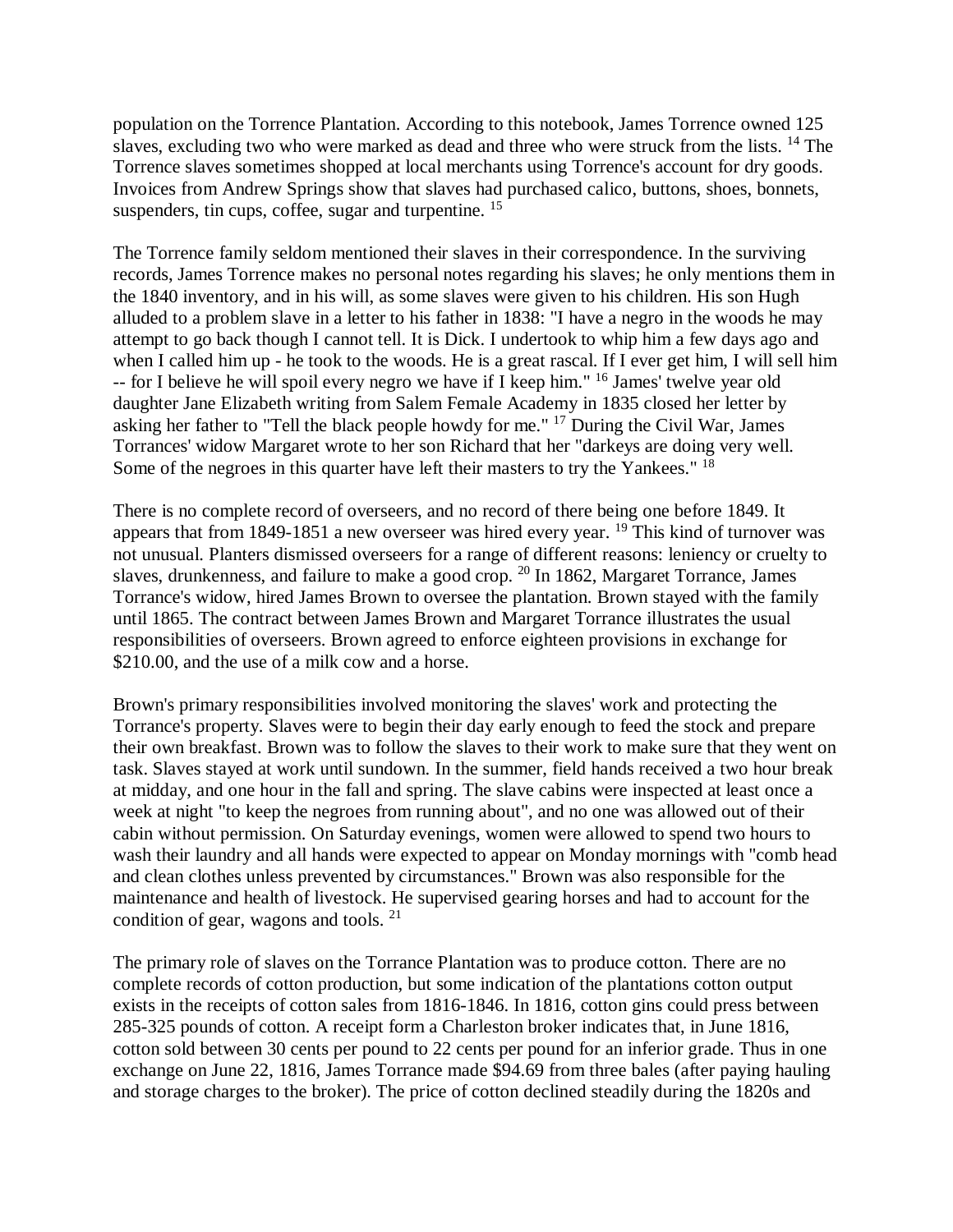1830s. In order to continue to make a profit, Torrance had to focus on growing more cotton and had to take more cotton to market at a time to make the trip worth his while. Torrance usually traded with cotton brokers in Charleston, Fayetteville, and Columbia. By 1843, Torrance's receipts show that the price of cotton had plunged to five and a quarter cents per pound. In May 1843, Torrance sold 150 bales weighing 54,055 pounds an average of 360 pounds per bale at five and a quarter cents per pound to make \$2325.40. In 1827 when Torrance was paid nine cents per pound, he could make \$2000.00 from 69 bales. Towards the end of his life, cotton prices rose slightly, but the latest receipt in his files, from 1846 shows that he did not make more than nine and three eights cents per pound. <sup>22</sup>

In addition to cotton, James Torrance also raised sheep for wool. Other major crops included corn and wheat. He built a water-powered saw mill and grist mill in 1824. He sawed lumber for himself and his neighbors. <sup>23</sup>

The Torrance Plantation supported a large number of people. James Torrance had a big family as well as over one hundred slaves. Torrance was married three times. He married his first wife, Nancy Davidson, in 1809. Nancy was the daughter of Ephraim and Jane Brevard Davidson of Mount Mourne (a plantation that was formerly in Mecklenburg County, but is now in Iredell County). James and Nancy had five children: Jane Adeline (1811-1820), Catherine Camilla (b. 1814), Isabella Malvina (1818-1893), Hugh Jr., and James Franklin (1816-1869). Nancy Davidson Torrence died of "typhus" in 1818 at the age of 26. <sup>24</sup>

James Torrance remarried in 1821 to Mary Latta, daughter of James and Jane Latta of Hopewell. <sup>25</sup> James had two children with Mary Latta: William Latta (1822-1852) and Jane Elizabeth (1823-1844). Mary Latta Torrence died in 1824.

In 1827, James Torrence married for the third and final time. Margaret Allison was the daughter of Richard and Letitia Neil Allison of Statesville. Margaret and James had six children: Letitia (b. 1828), Mary (b. 1829), Delia (b. 1831). Richard (1833-1927), Sarah Jane (b. 1826), and John (1839-1904). Margaret Torrance died in 1880, surviving her husband by thirty-three years.

Cedar Grove, the extant plantation house currently occupied by Richard Allison Torrance's grandson, Richard Banks, was built by James Torrance in 1831 for Margaret Torrance. Cedar Grove was built on the same site as a brick house built by Hugh Torance in 1784. Much of the lumber for Cedar Grove was processed on site by James Torrance's saw mill. The bricks for the house were also made on site. Brick making was directed by master mason V. Rivafavoli. According to James Torrance's account book kept during the construction of Cedar Grove, Rivafavoli and a crew of slaves made 12,000 bricks between October 3, 1830 and May 5, 1831. In total, Rivafavoli made over 20,000 bricks. <sup>26</sup>

The master builders and carpenters for the house were David Hampton and Jacob Shuman. The staircase is said to show the influence of the Stirewalt style. Stirewalt was a master builder in Rowan County, and Hampton and Shuman may have apprenticed with him. The stairs are made of walnut and are the only part of the house that was not built from material that was gathered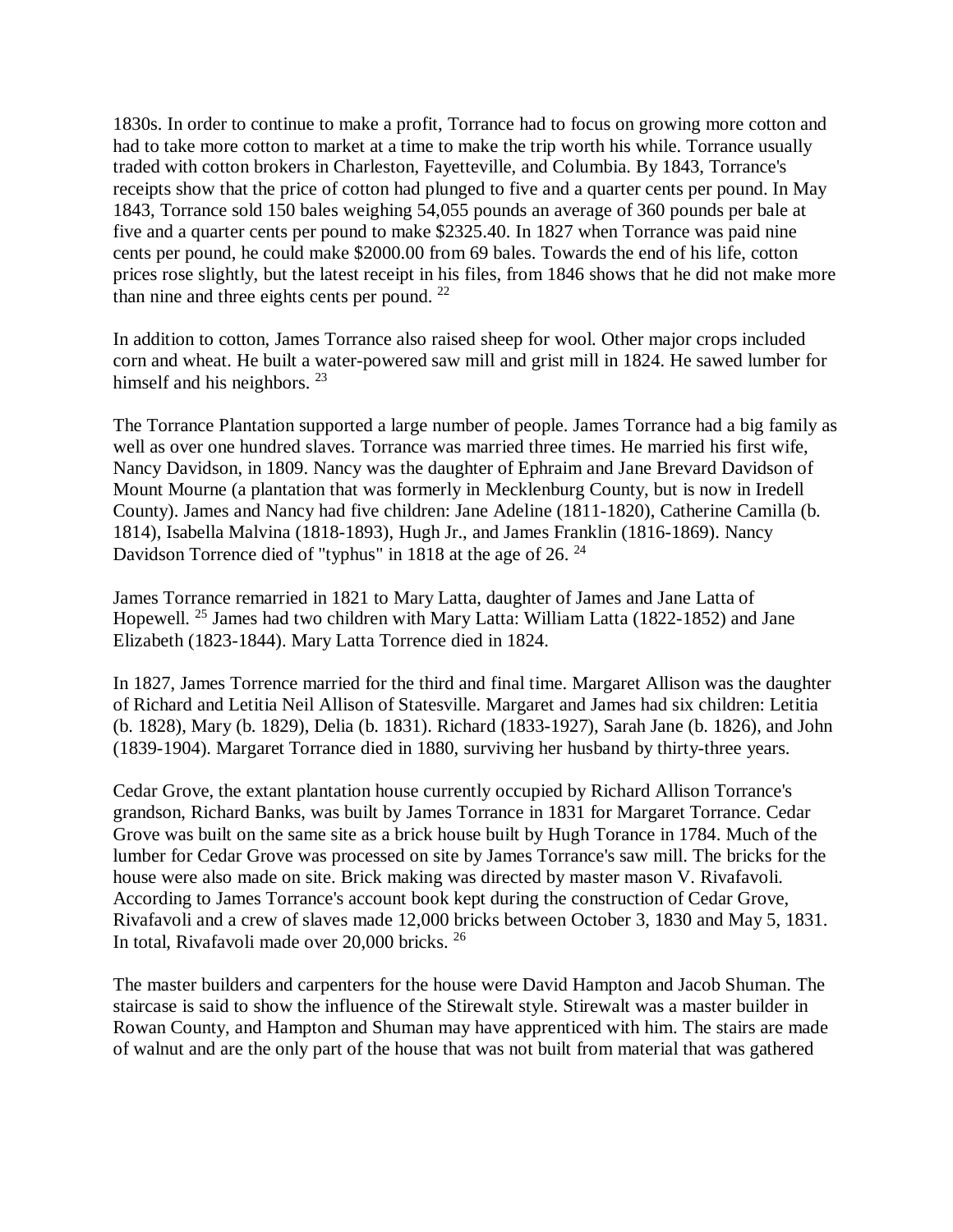and processed on site. Most of the hardware in the house came from Philadelphia as did most of the original furniture.  $27$ 

By the time Cedar Grove was completed, most of the children from James Torrance's first marriage had moved away. James Franklin, Hugh Jr., and Isabella and her husband Frank Smith moved to plantations in Mississippi by 1837. The other surviving child from his first marriage, Catherine Camilla, married William A. Latta of York County, SC.

Several letters survive from Hugh Jr., James Franklin, and Isabella that describe their lives in the Mississippi wilderness. By the 1830s, many planters moved westward in search of more fertile farmland. Torrance's children established cotton plantations in Coffeeville, Mississippi. It was the steady westward expansion of plantation agriculture based on slave labor that ultimately ignited the political debate over free and slave territories that set the nation on the course toward the Civil War.

Coffeeville, Mississippi was a world away from Cedar Grove. The Torrance children exchanged an established plantation lifestyle for log cabins arid rough society. Isabella wrote to her sister Camilla that her new home was a cabin with so many cracks in the walls that the wind blew through them constantly. James Franklin commented that Mississippi was relatively uncivilized: "the people here are particularly fond of using the Bowye knife and fire arms- not less than four or five cases have occurred in this county since we got here in most of which sum man has lost his life."<sup>28</sup>

Although the soil in Mississippi was better-suited for cotton agriculture than in Mecklenburg County, James Torrance's eldest sons had a difficult time establishing themselves on their new plantations. In the spring of 1838, Hugh Jr. wrote to his father that in the previous year he had raised thirty one (480 pound) bales of cotton and 4000 bushels of corn. At that time, prospects for the Torrances looked good as Hugh Jr. wrote to his father that Mississippi land would entice him away from Cedar Grove, "I think that you would be tempted to leave your clay hills - I am convinced that your negroes would make you more here in one year after the first than you can make there in three. Our land will produce 1000-1500 pounds of cotton to the acre a hand can work eight acres and will bring about 1200 pounds if well worked." <sup>29</sup>

In spite of these advantages, Mississippi was a hard place to make a living. James Franklin and Hugh Jr. managed to make large cotton crops, but they found that it was frequently difficult to get the cotton to market. They depended largely on river transport to take the crop to market, but, the river was often too low for them to move the cotton out or to take it very far. <sup>30</sup> It was preferable to get the crop to New Orleans for the best price. Unfortunately, there were no railroad lines in Mississippi until 1850, and none that ran near Coffeeville until 1860. Cotton had to be hauled by wagon to market, an expensive and difficult undertaking. The Torrences frequently had to sell their cotton in Mississippi which meant they were paid in Mississippi currency. Mississippi money was worthless out of the state, and James Franklin estimated that it was worth 10%-20% less than North Carolina currency. The death of the National Bank in 1833 and the absence of bank regulation contributed to the financial troubles the Torrences encountered.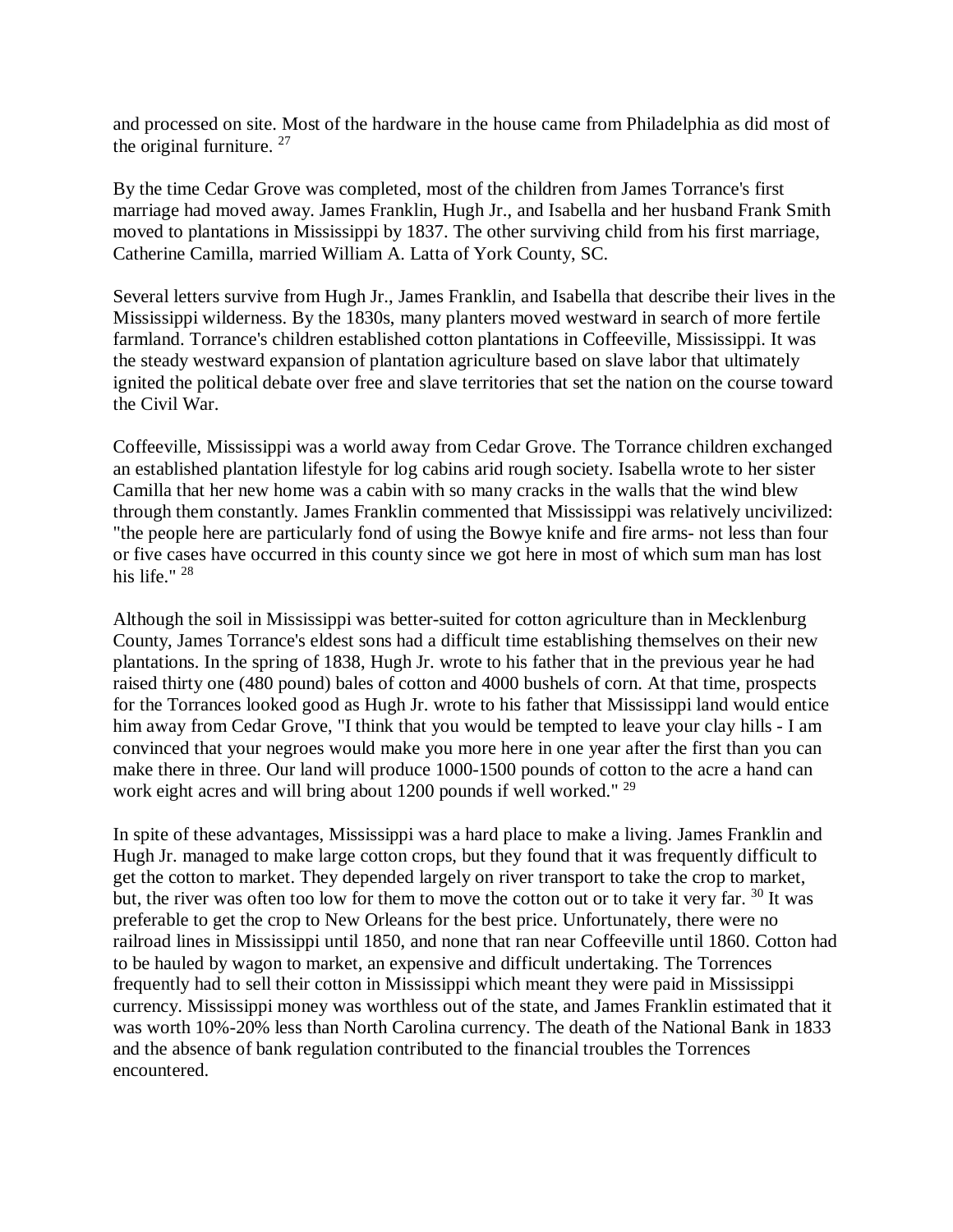The Torrence boys' financial problems were compounded by the fact that they owed debts in Mecklenburg County and were unable to pay them with Mississippi currency. They were forced to ask their father to carry these debts for them, which James Torrance did, in addition to his own debts. Although James and Hugh's cotton crop was enormous, especially compared to what their father was able to produce, the enthusiasm of their early letters quickly waned and changed to laments that they were unable to make a profit. Isabella wrote in 1840 that "Times are very hard here indeed." Cotton sold for four cents a pound, and many of their neighbors had lost their plantations. <sup>31</sup>

Isabella Torrence Smith probably suffered the most in Mississippi. Her husband, Frank Smith, died shortly after they moved there, leaving Isabella, their infant daughter, and a few slaves to manage a new plantation alone. At the time of Frank Smiths death, Isabella's brother Hugh Jr. wrote to his father that she was nearly four thousand dollars in debt. At first, it seems that Isabella was determined to stay in Mississippi with her brothers, and at least make enough to satisfy her creditors. However, most of her letters home indicate that she preferred to return to Cedar Grove. She encountered the same financial difficulties as her brothers, and could not afford to return. Hugh Jr. urged his father to come for Isabella because she was lonely in Mississippi. <sup>32</sup> Isabella returned to Mecklenburg County in 1840. She married Rufus Reid, a neighboring planter and family friend, and they had six children. 33

Nothing in Isabella's upbringing prepared her for life in the Mississippi wilderness. She described a camp meeting to her father as a disorderly, loud and unrefined affair, like everything else in the state. <sup>34</sup> She and her sister Camilla were raised in the relatively refined society of northern Mecklenburg County. They were sent to Salem Female Academy in Salem, N. Carolina, and Camilla also studied at Lucretia Sarazen's School in Philadelphia. From girlhood, they were trained to think and behave according to the standards of their social station. Camilla moved within the same circles in Yorkville, South Carolina. Isabella's log cabin on her Coffeeville plantation, in an unsettled area that relied on camp meetings as it had no established church proved to be territory for which Isabella was uniquely ill-suited.

Salem Academy was established in 1802 by the Moravian community and was the first boarding school for girls in North Carolina.<sup>35</sup> At Salem Female Academy, Torrances' daughters were instructed in the curriculum approved for young ladies: grammar, geography, history, drawing, embroidery, sewing, and music. Competency in these subjects prepared the daughters of the elite for their roles as plantation mistresses for whom basic knowledge was as important as the fine arts.

Letters from James Torrance's daughter Jane suggest that music was her favorite subject. In all of her surviving letters from school, she never fails to mention which pieces she has learned for recitals. Like all students away from home she also never failed to ask for more pocket money. The effects of the school on her social maturation and refinement are evident in her letters to her father over the course of three years. At eleven she wrote about the teeth she had to have pulled, and in the next paragraph requested that her parents send her a box of cakes, locks of their hair, and money. Within a few years, her letters assumed the tone of a young lady of privilege asking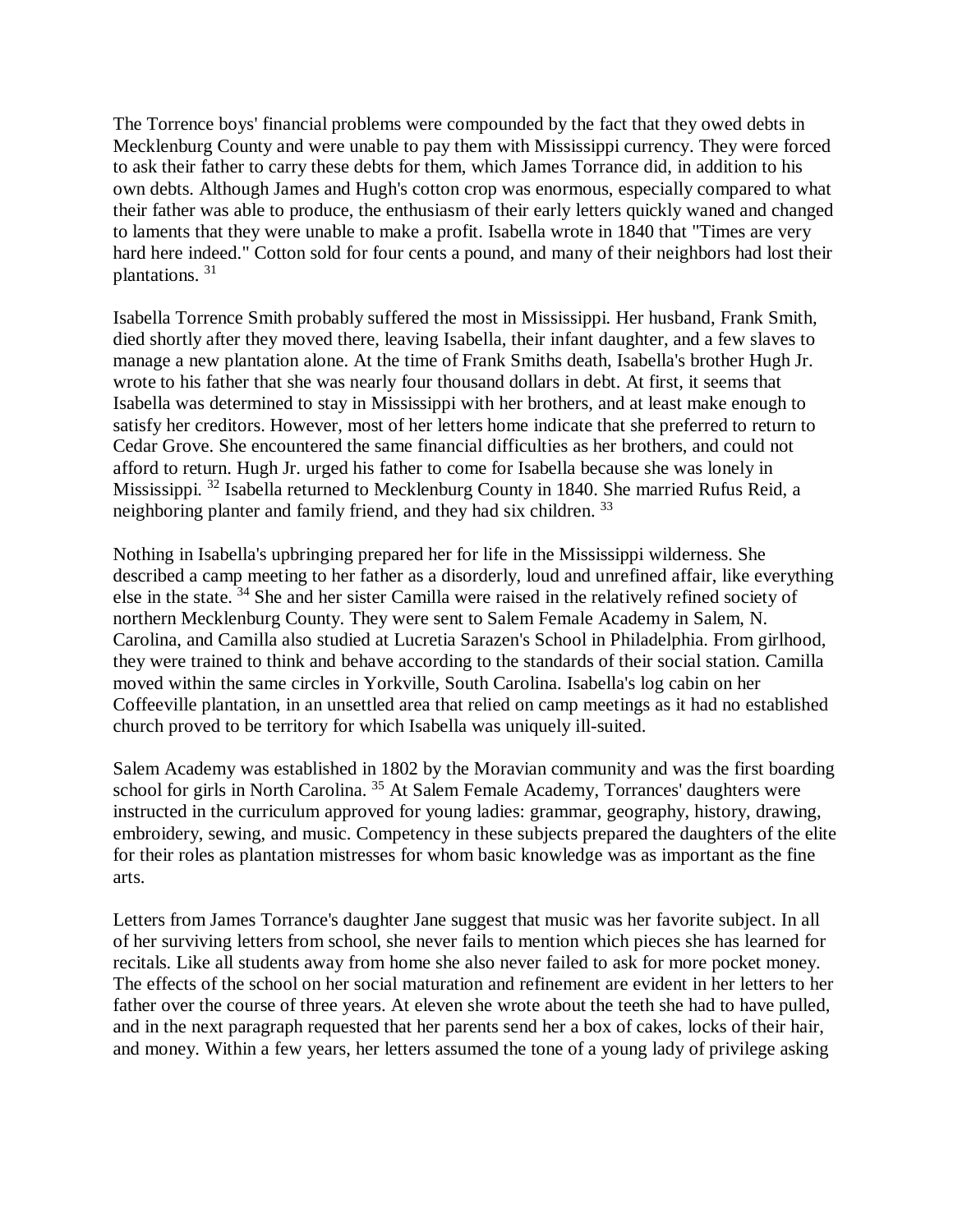her father to "Give my love to all my dear acquaintances and friends when you see them. I remain your affectionate and dutiful daughter until death." <sup>36</sup>

Before the Torrance children were sent away to school, they were tutored at home. The community would sometimes hire a tutor and give him lodging and a school house as part of his salary to instruct the young boys of the area. Young girls were usually tutored in their homes. <sup>37</sup> William Latta Torrence was the first of James Torrance's sons to have access to college. He was one of the first students at Davidson College and later attended the University of Pennsylvania Medical School. James Torrance was one of the initial subscribers to Davidson College. <sup>38</sup>

Richard Allison Torrance, a son from James Torrance's third marriage, was tutored as a child by Peter Stuart Ney. Ney is alleged by some to have been Napoleon's field marshal Michel Ney. Although there is no evidence to support this claim, this romantic belief in Ney's origins has been sustained. Ney taught at a school in Mineral Springs. A notebook belonging to Richard Torrance while he was a student of Ney's in 1844 survives in the family papers. This notebook, kept when Richard was eleven years old, is primarily an exercise book for spelling and writing. Richard Torrance copied lines written by Ney such as " Practice writing Richard Torrance; Rich men should be kind to poor men; Command your hand and pen Richard; Take more Pains or you will have no gains; Fear of God is the beginning of wisdom." Ney's elaborate and beautiful penmanship is followed by the scrawled lines of the young boy's effort. <sup>39</sup>

Richard Torrance completed his studies at the University of North Carolina. Little is known of his academic life there, but Richard spent considerable time trying to impress young women. On two occasions, Richard hired George Moses Horton to compose flattering acrostics to the current girl of his dreams. Horton was a slave who had taught himself to read and write, and had a talent for poetry. He earned extra money by composing love poems on demand for Chapel Hill students and eventually published three books of verse. Horton charged twenty-five to fifty cents to students to compose acrostics for their sweethearts. Hortons popularity quickly grew to the point that he was able to parley his talent into a cottage industry. In his biography, he wrote that "I have composed love pieces in verse for courtiers from all parts of the state and acrostics on the names of the tip-top belles of Virginia, South Carolina, and Georgia." Richard Torrance commissioned two acrostics from Horton. "Inimitable Beauty" was composed for Sophia Alexander, daughter of a wealthy Mecklenburg County planter who was not swayed by this token and married John Sample of Tennessee instead. Another acrostic was sent to a Mary McClean in an unsuccessful attempt to win her affection.<sup>40</sup>

Little is known about Margaret Allison Torrance, even though she became mother to all of James Torrance's children and lived until 1880. Considerable historical inquiry has been made regarding the role of the plantation mistress, but Margaret Torrance did not leave journals or records behind except a few letters that give any insight into her life. <sup>41</sup> Current scholarship shows that plantation women assumed several different roles. As ladies, they were expected to be beautiful, refined, genteel, and versed in poetry and music. As managers of the plantation household, they had to clothe and manage the slaves, nurse the sick, supervise butchering and personally prepare and cure meat, and run the plantation in the absence of their husbands. After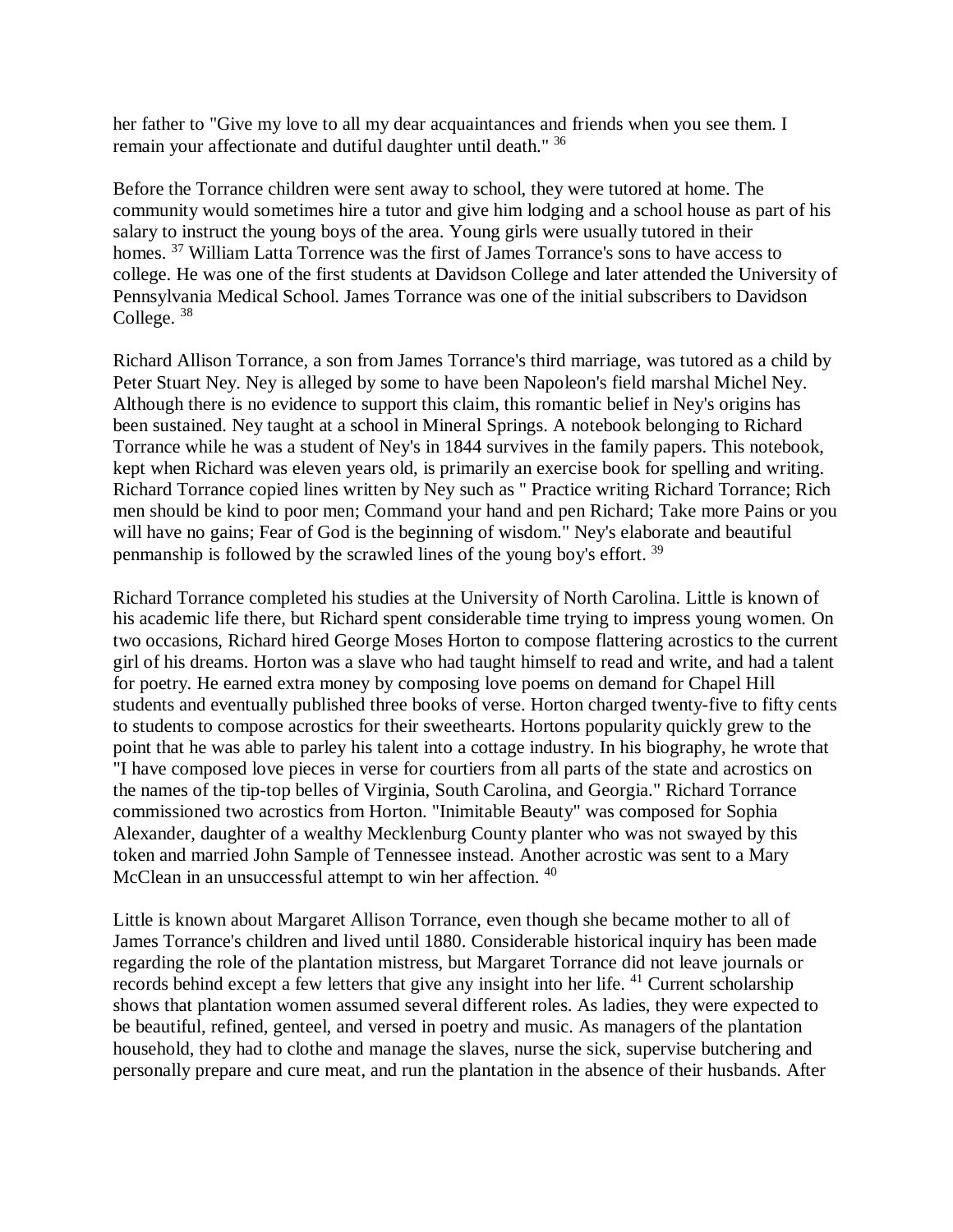the death of James G. Torrance in 1847, Margaret Torrance managed Cedar Grove until her death (after the Civil War, her son John assisted her).

Richard Torrance married Bettie E. Reid, daughter of Rufus and Betsy Latta Davidson Reid, on November 26, 1856. He moved to Texas where he purchased land on the Brazos River in Fort Bend County, and Bettie stayed behind at Cedar Grove. Richard Torrance's 1860 property assessment shows that he owned 640 acres, nineteen slaves and livestock valued at \$27,000.00. <sup>42</sup>

The separation was difficult for Bettie Torrance. In a letter to her son, Margaret Torrance reminded him that Bettie was very lonely at Cedar Grove, but she did not believe that Bettie would be happy in Texas. <sup>43</sup> Bettie eventually moved to Texas to join her husband, and shortly after she arrived, contracted a fever and died in September 1861, leaving him with two young daughters.

Both Richard and John Torrance served in the Confederate forces during the Civil War. At first, many Southerners hailed the War with great enthusiasm. Margaret Torrance was no exception when she wrote to Richard in 1861 that as of July, there were no close Torrance relations in service, but, "...nearly all of our most respectable neighbors have friends in the fields batteling for our rights. We may say that the flowre of our land are in the army. All the lower class are hanging back, nothing short of a draft will bring them into service." <sup>44</sup> In October, 1861, John Torrance wrote to his brother "I have joined that army expect to leave home in a few days, probably never to return. I hope and trust I may, if I fall you must come and take care of those left behind." <sup>45</sup> Richard Torrance joined the service shortly afterward with Terry's Eighth Texas Rangers, a cavalry company that fought under Nathan Bedford Forrest.

Any enthusiasm the Torrance family had for the war definitely waned within the year. Margaret Torrance, faced with the harsh reality of having two sons in the army wrote to Richard in 1862, "Oh how often I think of you and John, when I get down to eat, particularly. I can have my tabal groaning and plenty to spare and think of my dear boyes, faring so scantily. It brings the tears to my cheek while writing. And now I do not know if you are in the land of the living or not." She continued that she had recently read about the engagement of the Texas Rangers at Murfreesboro and the heavy Confederate losses there, "I can not help feeling like it was uncertain, whether I am writing to the living or the dead." She could not know at the time she wrote this letter that Richard had been wounded at Murfreesboro, and lost a leg as a consequence. She reported in the letter that John had been wounded in Richmond, but was recovering. Unlike her inference a year before that all of the right sort had volunteered to fight for Southern rights, she indicated that she was actively looking for substitutes for both Richard and John, "I would give a negro a piece to get a substitute for you and John." Her troubles were further complicated by the fact that her overseer, James Brown, had been drafted; she could not afford to lose him either. <sup>46</sup>

Richard and John returned from the war, but the Torrance family did not escape from the ordeal unscathed. James Rufus Reid, son of Rufus and Isabella Torrence Smith was killed at Manassas, Virginia on November 1, 1861 at age sixteen. All of their slaves were freed and ceased to be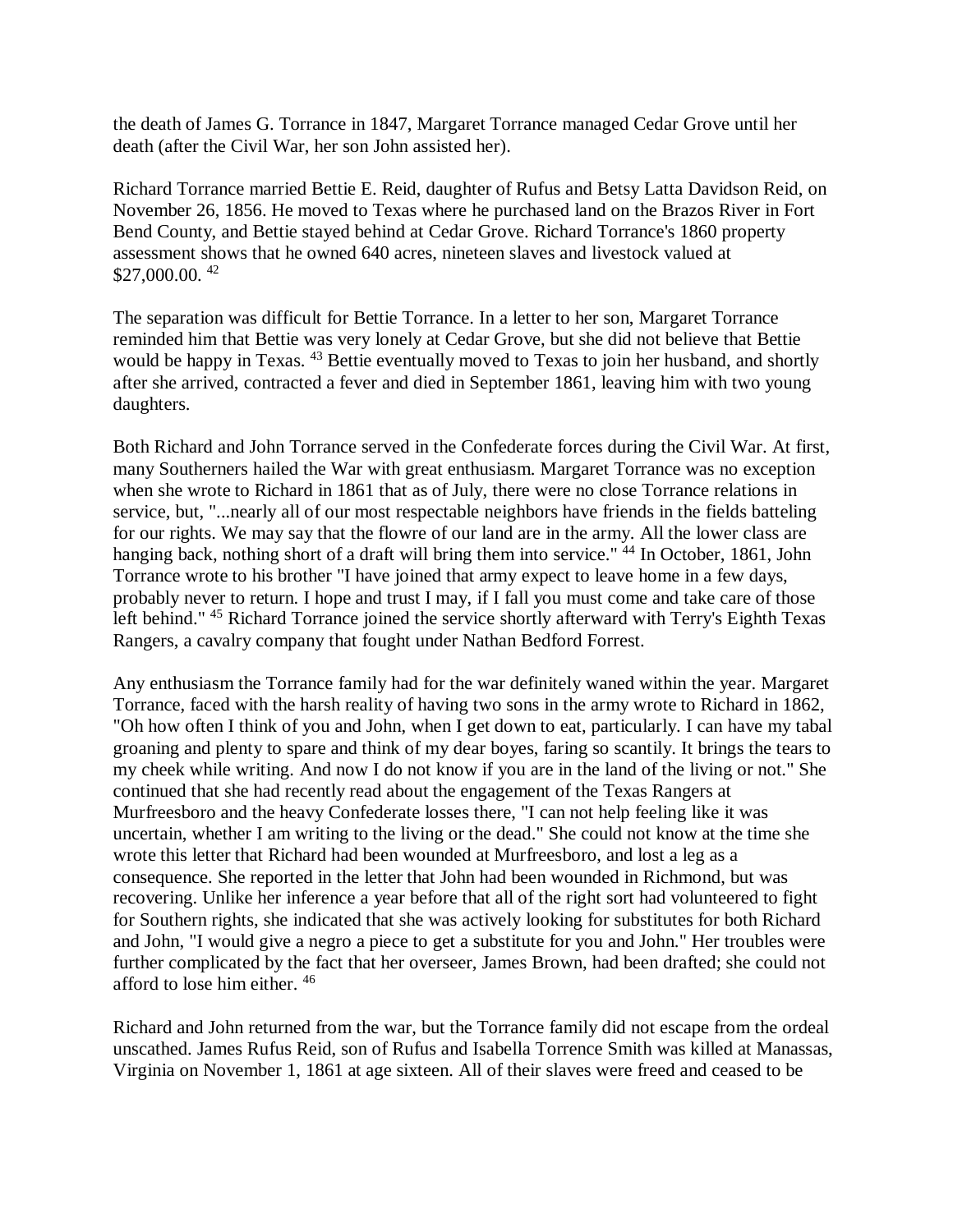personal property, and the value of their land decreased. There is only one recorded incident of a former slave contracting to work at Cedar Grove. <sup>47</sup>

John Torrance returned to Cedar Grove where he lived until his death in 1904 Richard Torrance remarried in 1865 to Patience Eliza Gaston of Chester, SC. Eliza lived in Texas for a short time in 1867, but she returned to live alternately with her mother in Chester and with her mother-inlaw at Cedar Grove, only periodically visiting Texas as long as Richard was there. Richard hoped to sell his farm in order to settle in North or South Carolina with is new wife and family. He was unable to leave Texas permanently until 1868. His primary problem was that his debts had exceeded that value of the property. He also had tremendous difficulty finding labor for his farm.

Immediately after the war, freed slaves preferred to work for themselves rather than for planters. Many former slaves did not remain in the areas near their plantations, and those who did did not work on the same schedule that they were forced to observe as slaves. Emancipation made agricultural labor very expensive, and planters' primary concern from 1865-1870 was finding enough labor that would work efficiently and cheaply. The planters lament during this period was that black labor, was "indifferent, inefficient, and simply unreliable." <sup>48</sup> Many historians beheve that during this period, the ex-slaves attempted to assert their independence and work according to the same schedule and routine as white farmers. The deviation in the work patterns expected of blacks caused whites to accuse them of laziness. The economic insecurity of the freedmen ultimately forced them to accept contracts as tenant farmers or sharecroppers.<sup>49</sup>

In 1867, a series of letters to Eliza demonstrates the scope of the labor shortage for people like Richard. There was no one in his region to hire, which forced Richard Torrance to travel to contract labor for his plantation. Eliza received letters from Texas, Alabama, Georgia, and Virginia between January 13, 1867 and February 9, 1867, each letter reporting that it was necessary for Richard to move farther east, then north in search of tenant farmers or sharecroppers. His letter from Hampton, Virginia begins "I reckon you will think I have gone stark mad, sure enough, and maybe I have, but I am still trying to get hands." <sup>50</sup>

Eliza returned to Chester in 1868 with the children, and Richard faithfully wrote to her and she to him regarding his progress on the farm and how much he missed his family. He wrote that he wished they could live together, but "poverty prevents", and that he expected to only make a "few" bales of cotton, and 2000 or 3000 bushels of corn, "barely enough to pay for making the crop."  $51$ 

Richard had serious financial problems. As he explained in a letter to Eliza, the postwar value of his property had plummeted, "...when this war began my property was worth \$75,000.00, now I aint worth a \$1000.00-debts all paid I aint worth a dollar." <sup>52</sup> The invasion of the "cotton worm" destroyed most of Richard's cotton crop for 1868; he anticipated that he would only make two bales that year. <sup>53</sup>

In spite of their difficult situation, Richard and Eliza had reason to celebrate. Their second child was born in 1868. Richard wrote to Eliza in September, "Nineteen days have passed since your last of August 27 was written and I suppose that dreaded time is passed also with you. I do hope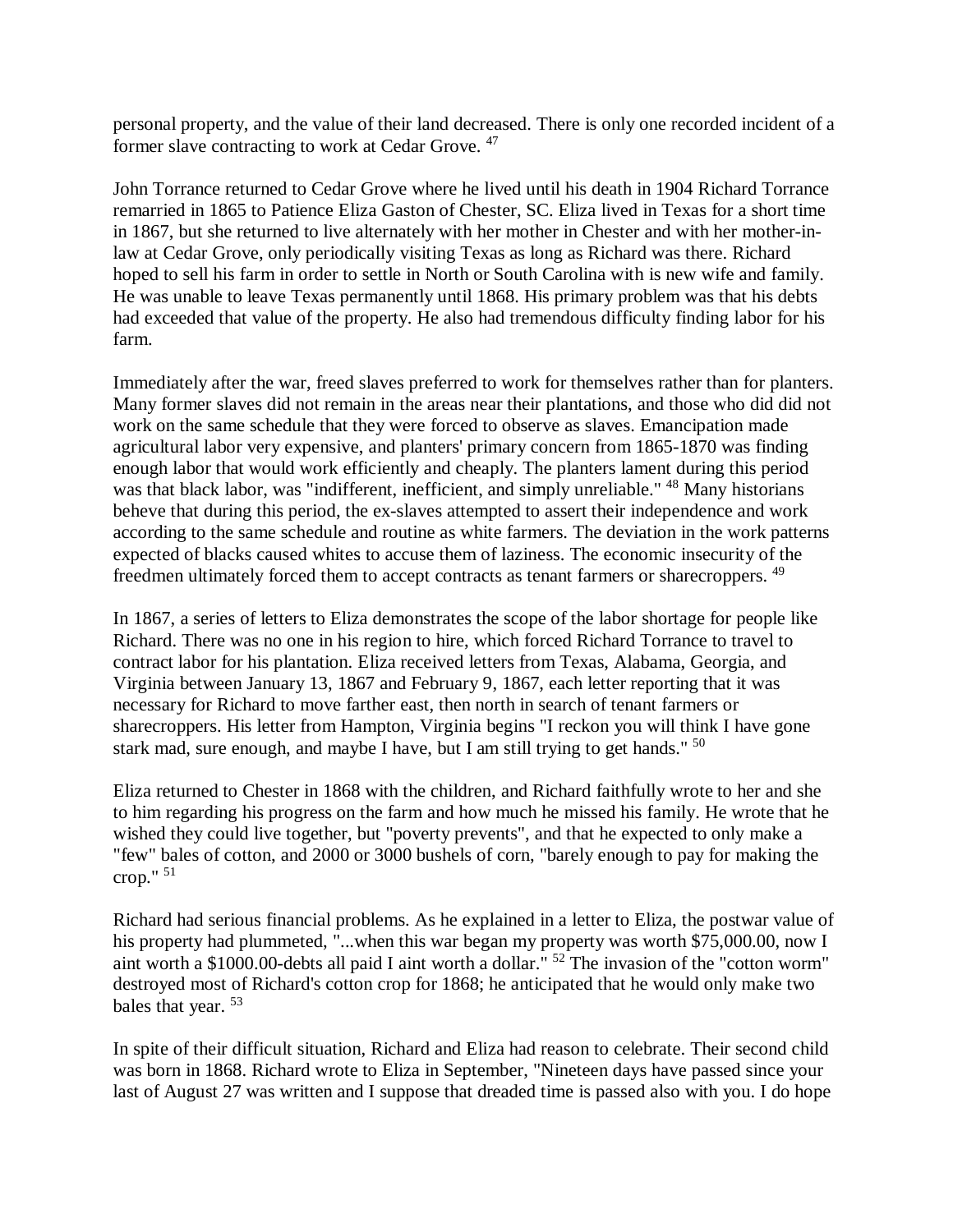and trust safely for you both." <sup>54</sup> Circumstances continued to improve for Richard and Eliza Torrance.

In October, he wrote to inform her that he would be home by December. He planned to bring Bettie's remains with him because he could not bear to leave them in Texas. Richard intended to rent Eliza's mothers farm as he did not believe that Cedar Grove could support his mother, brother, and his family of six. His happiness at the prospect of reuniting with his family was marred by the realization that the future was uncertain and that the postwar world promised to be radically different from the familiar routine of his youth. <sup>55</sup>

Richard Torrance ultimately returned to Mecklenburg County. He worked as a tax collector and continued to farm at Cedar Grove. He lost an arm in a cotton gin, and would have been dragged into the machine if a former slave working with him, Sam Alexander, had not ripped off the belt that had caught Torrance's arm. Eliza Torrance died in 1917, and Richard died in 1927.

John Torrance returned to Cedar Grove after serving with the "Mecklenburg Wide Awakes", the Thirty-seventh Regiment of the North Carolina Infantry. <sup>56</sup> He managed the farm after his mother's death and continued to operate the saw mill. His account book of 1866 shows a list of "workmen" who were hired to work for one-third wages and two-thirds share of crops. This accounting kept track of work days lost as well as the dry goods John Torrance procured for these laborers. <sup>57</sup>

Most of John Torrance's friends and family were concerned about his drinking. A portion of his personal papers contain advertisements for cures for drunkenness. Several of his friends advised him to take the Keeley cure at a Keeley Institute conveniently located in Greensboro. His nephew Frank Witherspoon was cured at a Keeley Institute and worked for the Keeley Institute of Dallas, Texas. He gently offered to discuss the cure with his uncle in the future. <sup>58</sup>

After the deaths of John and Richard Torrance, Cedar Grove and its surrounding property were divided into eleven parcels and distributed among Richard Torrence's children. <sup>59</sup> The heirs drew lots to determine who would receive each parcel. Delia Torrance Banks (b. 1871) drew the lot which included Cedar Grove.<sup>60</sup>

Delia Torrance worked as a stenographer with the firm of Clarkson and Duls before she married Howard A. Banks. Howard Banks, a religious journalist, began his career with the *Charlotte Observer*, then moved to Philadelphia to write for the *Sunday School Times*. Banks eventually published his own magazine, *Christ's Life or the Word of the Cross*. Howard Banks died in 1932, and his family returned to Charlotte to live with Kate Torrance Sanders (Delia's sister) in their home on Church Street.<sup>61</sup>

The current residents of Cedar Grove are Richard and Belle Banks. Richard, the son of Delia and Howard Banks, moved his family into the house in 1944, after installing central heating, electricity, and plumbing. Mr. Banks wrote for the *Charlotte Observer*. He and his wife have been instrumental in the preservation of both the plantation seat and the earlier house and the store.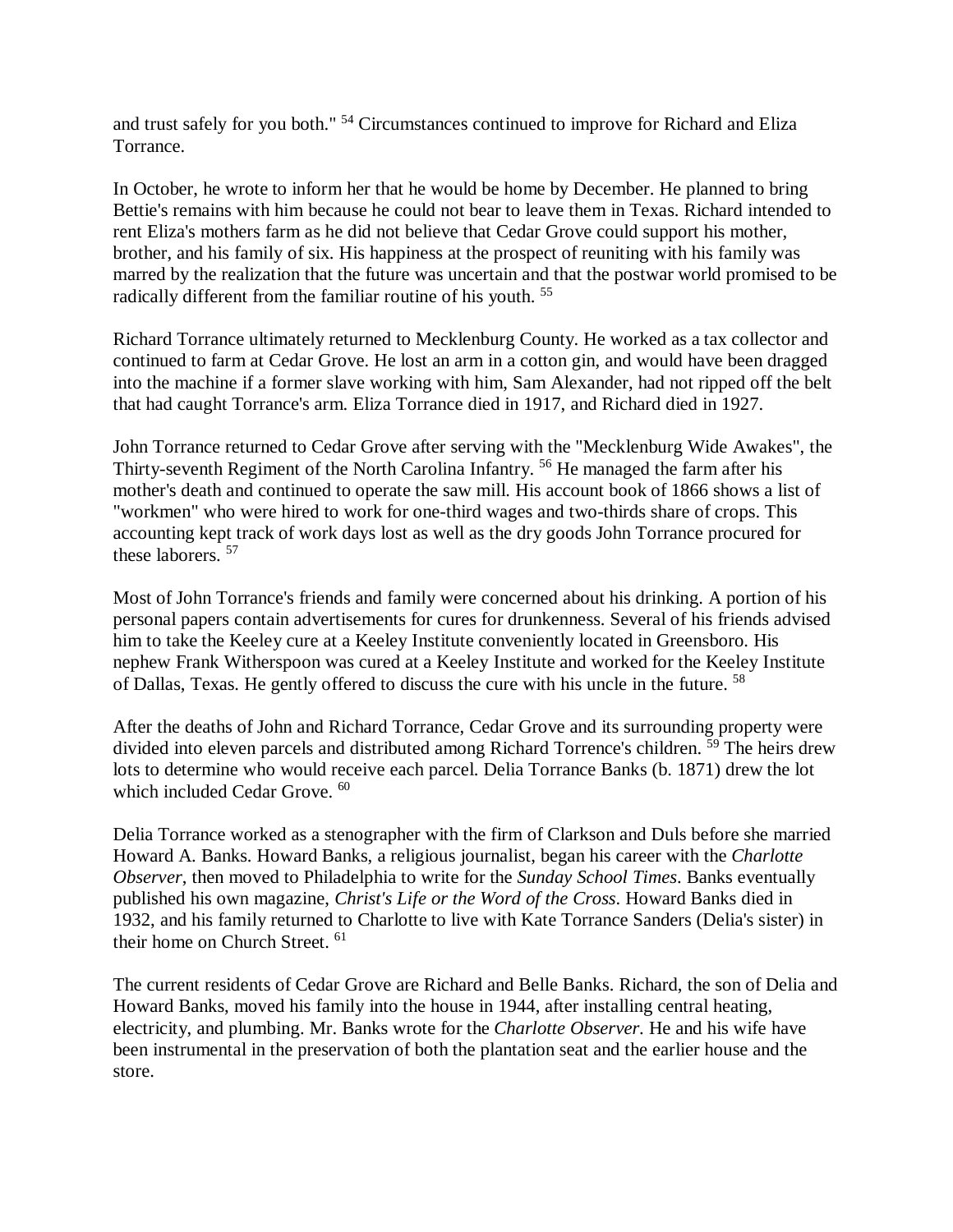# **NOTES**

<sup>1</sup> The family name changes spelling from **Torance** to **Torrence** to **Torrance**. The changes were made by Hugh and later by his son James. Hugh changed the spelling to distinguish himself from his brother Albert's son Hugh Torrence of Salisbury. James Torrance spelled his name Torrence until his marriage to his third wife, after which he spelled it Torrance to differentiate himself from the Iredell County Torrences. When referring to the property, Torrance will be used. Otherwise, various historic spellings will be used.

<sup>2</sup> Photocopy of original letter of Thomas Boyle (?) dated August 20, 1763. Torrance-Banks Family Papers, Part I, Box 1, Folder 1. University of North Carolina at Charlotte Special Collections, hereafter UNCC.

<sup>3</sup> Torrance-Banks Family Papers, Part II, Folder 87, Series 1.8, UNCC.

<sup>4</sup> The Battle of Ramsor's Mill was fought on June 20, 1780. A Whig force of 300-400 led by Col. Francis Leake and Major Joseph McDowell defeated the Tory forces of 1100 led by Lt. Col. John Moore. Hugh Lefler and Albert Newsome. *North Carolina, The History of a Southern State*, (Chapel Hill, 1973). p. 245.

<sup>5</sup> Index and genealogical history prepared for Part I of the Torrance-Banks Family Papers, UNCC.

<sup>6</sup> Torrance-Banks Family Papers, Part 1, Box 1, Folder 2A, UNCC.

<sup>7</sup> Photocopy of Inventory of the Estate of Hugh Torrence, May 24, 1816 Torrance-Banks Family Papers, Part I, Box 1, Folder 1, UNCC.

<sup>8</sup> Torrance-Banks Family Papers, Part I. Box 1, Folder 15 B. UNCC.

<sup>9</sup> Torrance-Banks Family Papers, Part I, Box 1, Folder 16. UNCC.

<sup>10</sup> Torrance-Banks Family Papers, UNCC. James Torrance, Account Book 1.

 $11$  Most of the work that examines the regional transition from a barter to a market economy in the early nineteenth century has been done on regions of the northeast, however substantial work exists on the issue from the southern perspective. The transition begins in the north by 1820, and some areas in the south begin to show a strong market orientation by 1850. See Christopher Clark, "The Household Economy, Market Exchange, and the Rise of Capitalism in the Connecticut Valley, 1800-1860", *Journal of Social History* 13 Winter 1979: 169-90; Ford, Lacy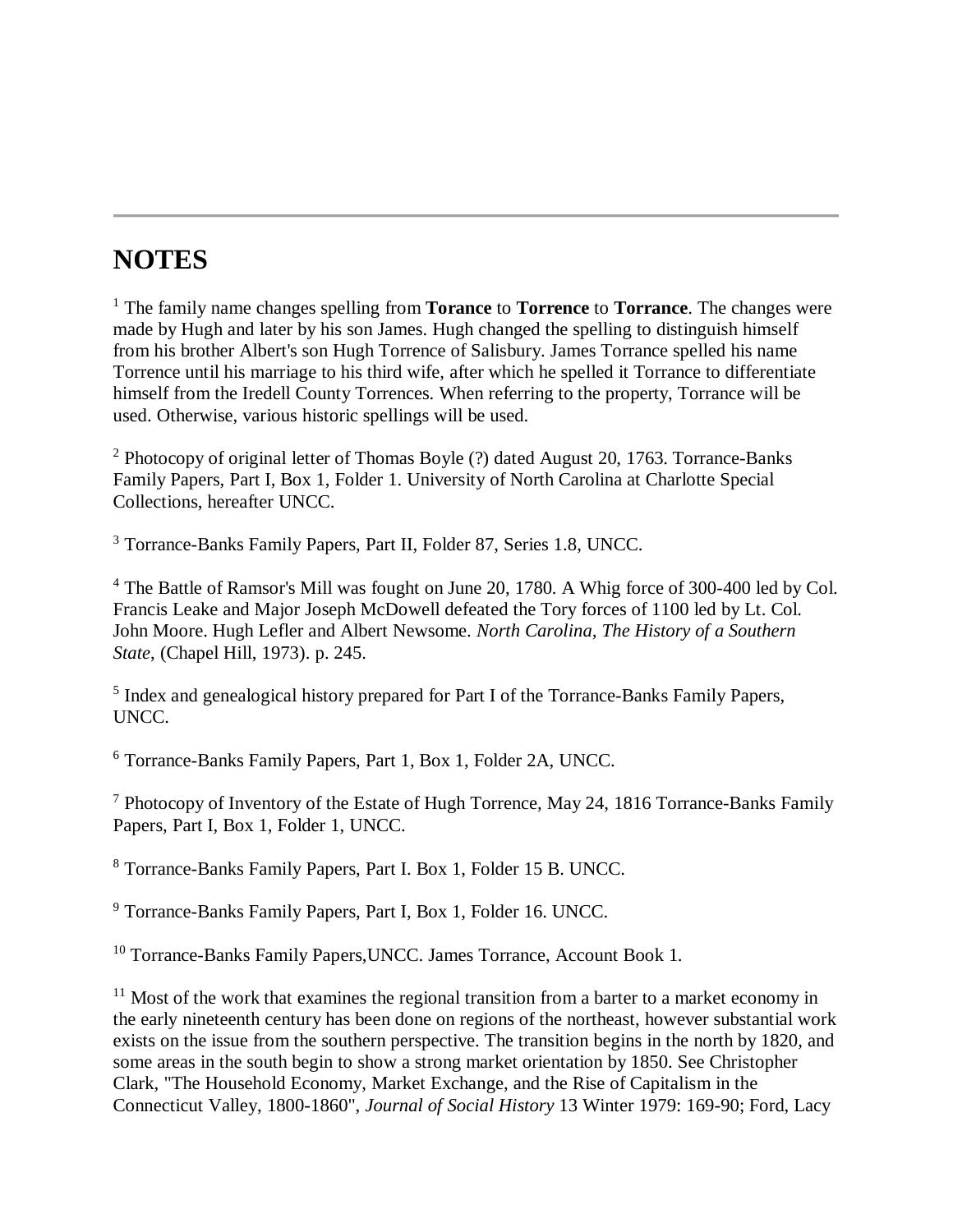K. "Rednecks and Merchants: Economic Developinent and Social Tensions in the South Carolina Upcountry, 1865-1900", *Journal of American History* 71 (September 1984): 294-318; James Henretta, "Families and Farms: 'Mentality' in Pre-Industrial America", *William and Mary Quarterly*, 3rd Series, 35 (January 1978): 333; Winifred Rothenberg, "The Market and Massachusetts Farmers, 1750-1855", *Journal of Economic History* 41 (June 1981): 283-314; Lewis Athertori, *The Southern Country Store, 1800-1860*, (1949); A Masters Thesis relative to this topic and more broadly concerned with the plantation economy of north Mecklenburg is being written by UNCC Master of Arts candidate David Blick.

<sup>12</sup> Deeds recording the activity of Hugh Torance and James Torrence may be found in the Torrance-Banks Family Papers, Part I, Box 1, Folder 2A. UNCC.

<sup>13</sup> Mecklenburg was one of three Piedmont counties that could count 50% of its inhabitants as slaves. Lefler and Newsome, p. 424.

<sup>14</sup> Torrence-Banks Family Papers, Box 1, Folder 12, UNCC. The slaves are listed in what appear to be family groups. The most recent scholarship on slavery argues that in spite of the limitations of slavery, slaves maintained families that were often centered around a male head of household, and that they were able to build a world of their own. See: John Blassingame, *The Slave Community*, Eugene Genovese, *Roll, Jordan, Roll*, Herbert Gutmann, *The Black Family in Slavery and Freedom*, and Kennth Stampp, *The Peculiar Institution*.

<sup>15</sup> Torrance-Banks Family Papers, Box 1, Folder 12. UNCC. Bill "for Negroes" from Andrew Springs to James Torrence, August 28, 1837.

<sup>16</sup> Torrance-Banks Family Papers, Box 1, Folder 23 A. UNCC. Letter to James Torrance from Hugh Torrence, Coffeeville, Mississippi, February 7, 1838.

<sup>17</sup> Torrance-Banks Family Papers. Box 1, Folder 24 A. UNCC. Letter to James Torrance from Jane Elizabeth Torrance, Salem, North Carolina, July 2, 1835.

<sup>18</sup> Torrance-Banks Family Papers. Part II, Box 3, Folder 44 B. UNCC. Letter to Richard Allison Torrance from Margaret Allison Torrance, Cedar Grove, August 3, 1862.

<sup>19</sup> Torrance-Banks Family Papers, Part I, Box 2, Folder 43 D, Account Book 10, 1848-1870. UNCC.

<sup>20</sup> Genovese, Roll, Jordan, Roll, 14; Stampp, *The Peculiar Institution*, 39-40.

<sup>21</sup> Torrance-Banks Family Papers, Part I, Box 1, Folder 12. UNCC. Agreement between Margaret Allison Torrance and James Brown, 1862.

<sup>22</sup> Torrance-Banks Family Papers, Part 1, Box 1, Folder 8. UNCC.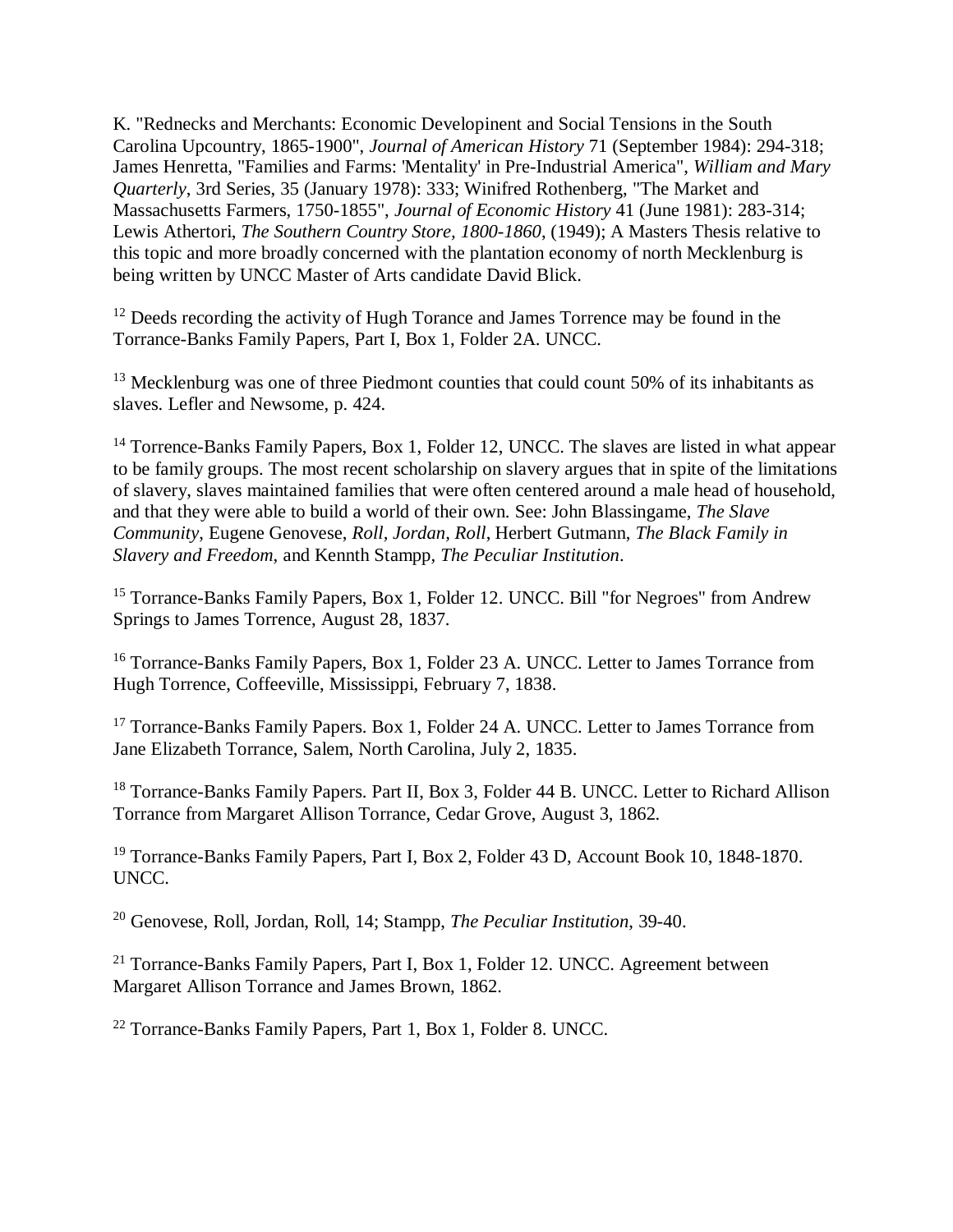<sup>23</sup> Torrance-Banks Family Papers. Part 1, Box 1. Folder 16, UNCC. Mill Book, 1831-1832; Census of Agriculture Manuscript, 1860, Mecklenburg County.

<sup>24</sup> Torrance-Banks Family Papers. Part I, Box 1, Folder 14. Photocopy of p. 499 of *Abstracts of Vital Records From Raleigh, N. C. Newspapers, 1799-1819*, by Lois S. Near. Entry 4673. Typhus was sometimes used to describe a variety of fevers besides the specific disease.

<sup>25</sup> James and Jane Latta had three daughters, Nancy, Betsy, and Mary. Nancy (1801-1833) and Betsy (1797-1838) were the first and second wives of Major Rufus Reid who married Isabella M. Torrence as his third wife. All three of the Latta sisters were dead by 1838. Their mother, Jane Knox Latta, survived until 1864.

<sup>26</sup> Torrance-Banks Family Papers, Part 1, Box 2, Folder 43 B, Account Book 4, Folders 19-20, and also included in this box is a typescript by Mr. Richard Banks concerning the construction of Cedar Grove.

 $27$  Ibid.

<sup>28</sup> Torrance-Banks Family Papers. Part I, Box 1, Folder 23 A, UNCC. Letter from Isabella Torrence Smith, Coffeeville, Mississippi, to Camilla Torrence Latta, Feb. 27, 1837; letter from James Franklin Torrence. Lusiscuna Valley, Miss., to James C. Torrance, June 17, 1837.

<sup>29</sup> Torrance-Banks Family Papers, Part I, Box 1, Folder 23 A. UNCC. Letter from Hugh Torrence, Coffeeville, Mississippi, to James G. Torrance, February 7, 1838.

<sup>30</sup> Torrance-Banks Family Papers, Part 1, Box 1, Folder 23 A, UNCC. Letter from James Franklin Torrence, Lusiscuna Valley, Mississippi, to James G. Torrance, January 5, 1840.

<sup>31</sup> Torrance-Banks Family Papers, Part I, Box 1, Folder 23 B. UNCC. Letter from Isabella Torrence Smith, Lusiscuna Valley, to James G. Torrance, April 7, 1840.

<sup>32</sup> Torrance-Banks Family Papers. Part I, Box 1. Folder 23 A. UNCC Letter front Hugh Torrence, Coffeeville, Mississippi, to James G. Torrance, February 7, 1838. It is apparent how lonely Isabella is in her letter to James G. Torrance Apr. 7, 1840.

<sup>33</sup> Torrance-Banks Family Papers, UNCC. Part I, Box 1, Folder 23 B. Letter from James Franklin Torrence, Lusiscuna Valley, Mississippi, to James G. Torrance, September 3, 1840; Folder 26. Photocopy of Chalmers Davidson, "Two Daughters of Mount Mourne", *Briarpatch* (March 1980): 8-15.

<sup>34</sup> Torrance-Banks Family Papers. Part I. Box 1. Folder 23 A. UNCC. Letter from Isabella Torrence Smith, Coffeeville, Mississippi, to James G. Torrance. Oct. 8, 1838.

<sup>35</sup> Lefler and Newsome, *North Carolina*, p. 409. Salem Academy later became Salem College.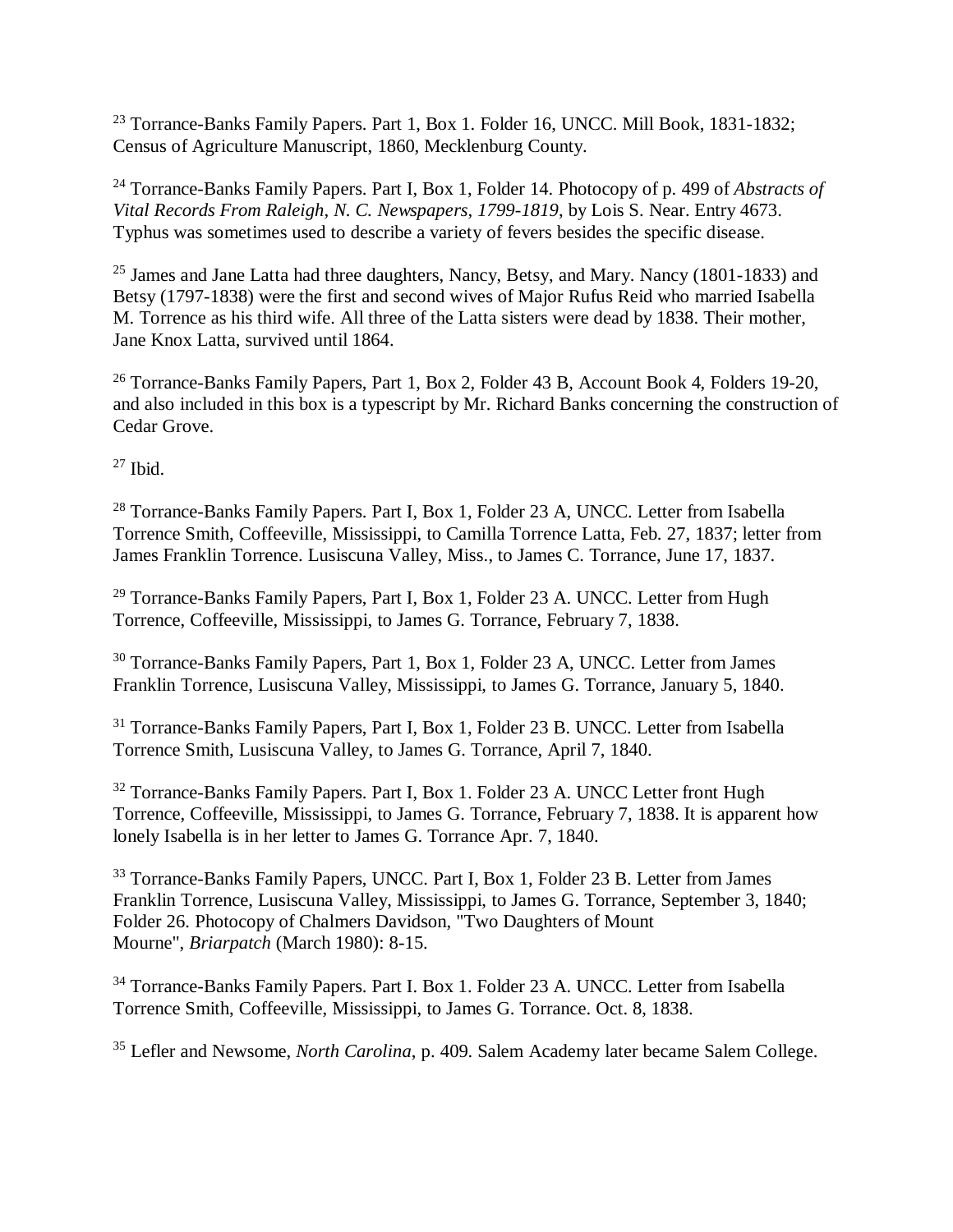<sup>36</sup> Torrance-Banks Family Papers, Part I, Box 1, Folder 24 A. UNCC. Letters from Jane Torrence, Salem Female Academy, to James Torrance, July 2, 1835, July 7, 1836, December 15, 1837. Jane attended Salem Female Academy from the ages of ten to fourteen. Isabella attended Salem from ages seven to nine, Camilla from eleven to fifteen, and from ages sixteen to seventeen attended Lucretia Sarazen's Boarding School in Philadelphia.

<sup>37</sup> Torrance-Banks Family Papers, Part I, Box 1, Folder 24 A, UNCC. Robert A. Sadler was hired by the community to teach orthography, reading, writing, arithmetic, English, grammar, geography and surveying in 1827. He was paid two dollars a student, as well as boarding, washing, firewood, and school house. Two of Sadler's students were James Franklin and Hugh Torrence.

<sup>38</sup> Torrance-Banks Family Papers, Part I, Box 2, Folder 37, UNCC. Davidson College Receipts. James Torrance initially subscribed \$500.00 towards the establishment of the college and from 1844-1845 made contributions to endow a professorship. William's fees were approximately \$35.00 per session (four sessions to the calendar year).

<sup>39</sup> Torrance-Banks Family Papers, Part I, Box 1, UNCC. In the front of the notebook, Ney inscribed the following to Richard Torrance:

*Time, lot, and chance may take away Our wealth, but knowledge gained from Ney Remains in fortunes darkest night Resplendent as meridian light Exalted minds will science gain, Nor suffer life to pass in vain Commanding time, they in the end Endeavor to make God their friend.*

<sup>40</sup> Torrance-Banks Family Papers, Part I, Box 2, Folder 41 B, UNCC. Information concerning George Moses Horton and Richard Allison Torrance from a photocopy of Robin Brabham, "To the Tip Top Belles of Mecklenburg County: Two Acrostics by George Moses Horton", *CLA Journal* 30 (June 1987): 454-460.

<sup>41</sup> Cathleen Clinton, *The Plantation Mistress*, Elizabeth Fox-Genovese, *Within the Plantation Household*, Sally McMillen, *Motherhood in the Old South: Pregnancy, Childbirth, and Infant Rearing*.

<sup>42</sup> Torrance-Banks Family Papers, Part I, Box 2, Folder 42.

<sup>43</sup> Torrance-Banks Family Papers, Part II, Series 1, Box 3, Folder 44 A, UNCC. Letter from Bettie Torrance, Cedar Grove to Richard Allison Torrance, February 15, 1858; Letter from Margaret Torrance, Cedar Grove to Richard Allison Torrance, April 6, 1858.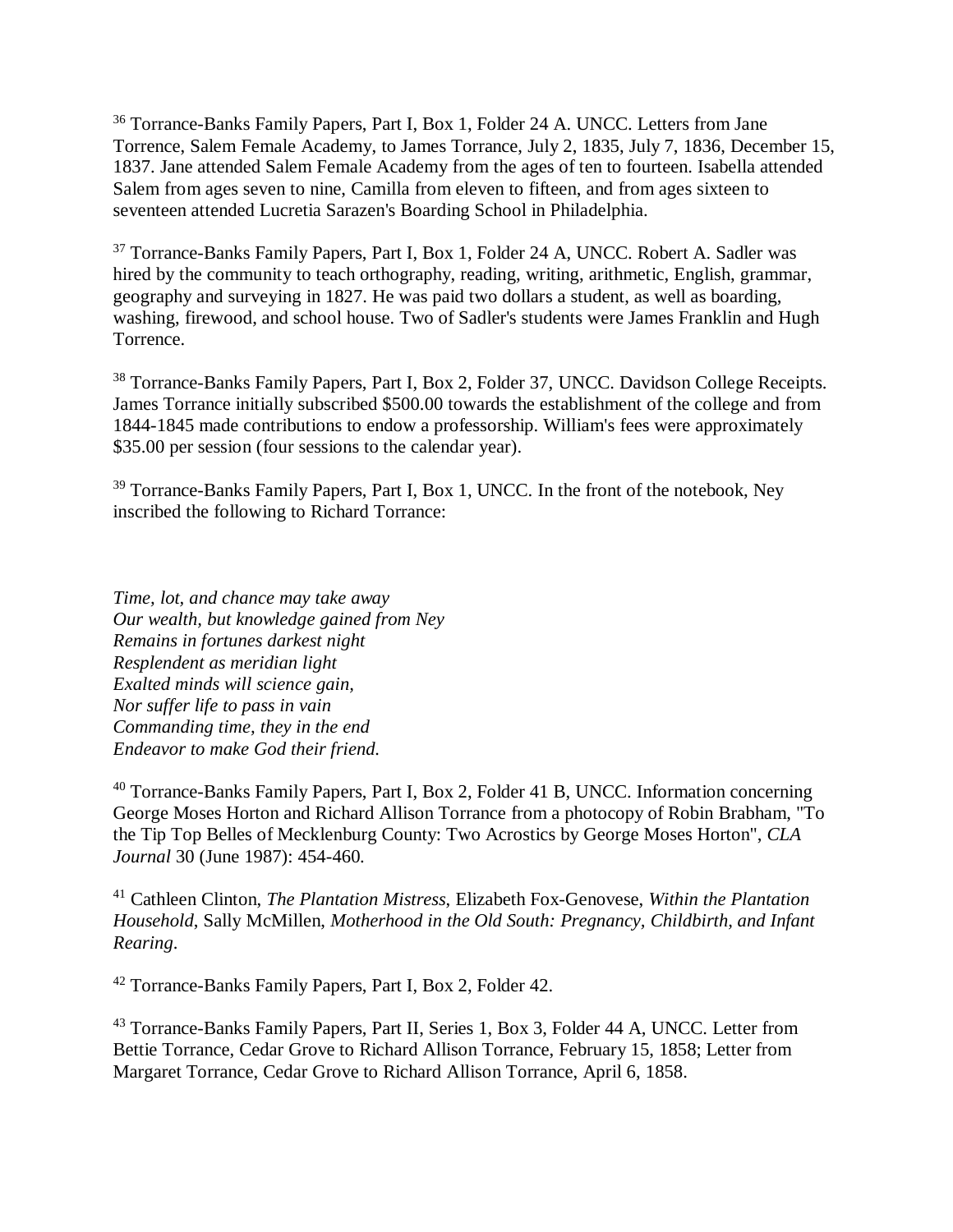<sup>44</sup> Torrance-Banks Family Papers, Part II, Series 1, Box 3, Folder 44 B, UNCC. Letter from Margaret Torrance, Cedar Grove, to Richard Torrance, July 10, 1861.

<sup>45</sup> Torrance-Banks Family Papers, Part II, Series 1, Box 3, Folder 44 B, UNCC Letter from John Torrance, Cedar Grove, to Richard Torrance, October 13, 1861.

46 Torrance-Banks Family Papers, Part II, Series 1, Box 3, Folder 44 B, UNCC. Letter from Margaret Torrance, Cedar Grove, to Richard Torrance, August 3, 1862. Another letter to Richard Torrance from a friend, R. H. Leigh, complained, "Oh! This war. This war!! When will it end we are so tired of it but the south can't stop until we gain our independence and our rights..." April 5, 186?.

<sup>47</sup> Torrance-Banks Family Papers, Part I, Box 1, Folder 12, UNCC. On January 21, 1867 a woman named Vina bound herself and her four children to work for Margaret Torrance for two years. Other such agreements may have been executed, but do not exist in the record.

<sup>48</sup> James Roark, *Masters Without Slaves*, p. 164.

<sup>49</sup> See Roark, *Masters Without Slaves*, Eric Foner, *Reconstruction: America's Unfinished Revoltuion*, Roger Ransom and Richard Sutch, *One Kind of Freedom*.

<sup>50</sup> Torrance-Banks Family Papers, Part II, Series 2, Box 5. Folder 117, UNCC. See letters from Richard Torrance to Eliza Torrance, January 13, 1867; January 22, 1867; January 25, 1867; January 29, 1867; February 3, 1667; February 9, 1867.

<sup>51</sup> Torrance-Banks Family Papers. Part II, Series 2, Box 5, Folder 118. UNCC. Letter from Richard Torrance, Richmond, Texas, to Eliza Torrance, June 29, 1868.

<sup>52</sup> Torrance-Banks Family Papers, Part II, Series 2, Box 5, Folder 118, UNCC. Letter from Richard Torrance, Fort Bend, Texas, to Eliza Torrance, July 26, 1868.

<sup>53</sup> Torrance-Banks Family Papers, Part II, Series 2, Box 5, Folder 119, UNCC. Letter from Richard Torrance to Eliza Torrance, September 2, 1868.

<sup>54</sup> Torrance-Banks Family Papers, Part II, Series 2, Box 5, Folder 119, UNCC. Letter from Richard Torrance to Eliza Torrance, September 15, 1868. Richard and Eliza Torrance had nine children together, plus two from Richard's first marriage, making a total of eleven children.

<sup>55</sup> Torrance-Banks Family Papers, Part II, Series 2, Box 5, Folder 119, UNCC. Letter from Richard Torrance to Eliza Torrance, October 20, 1868. He wearily noted in his letter, "...if Grant is elected president and I have no doubt he will be perhaps it would be better not to undertake to make a crop with free negroes, who can tell, I can't."

<sup>56</sup> Torrance-Banks Family Papers, Part II, Series 3, Box 7, Folder 178, UNCC. Copies of John Andrew Torrance's muster rolls.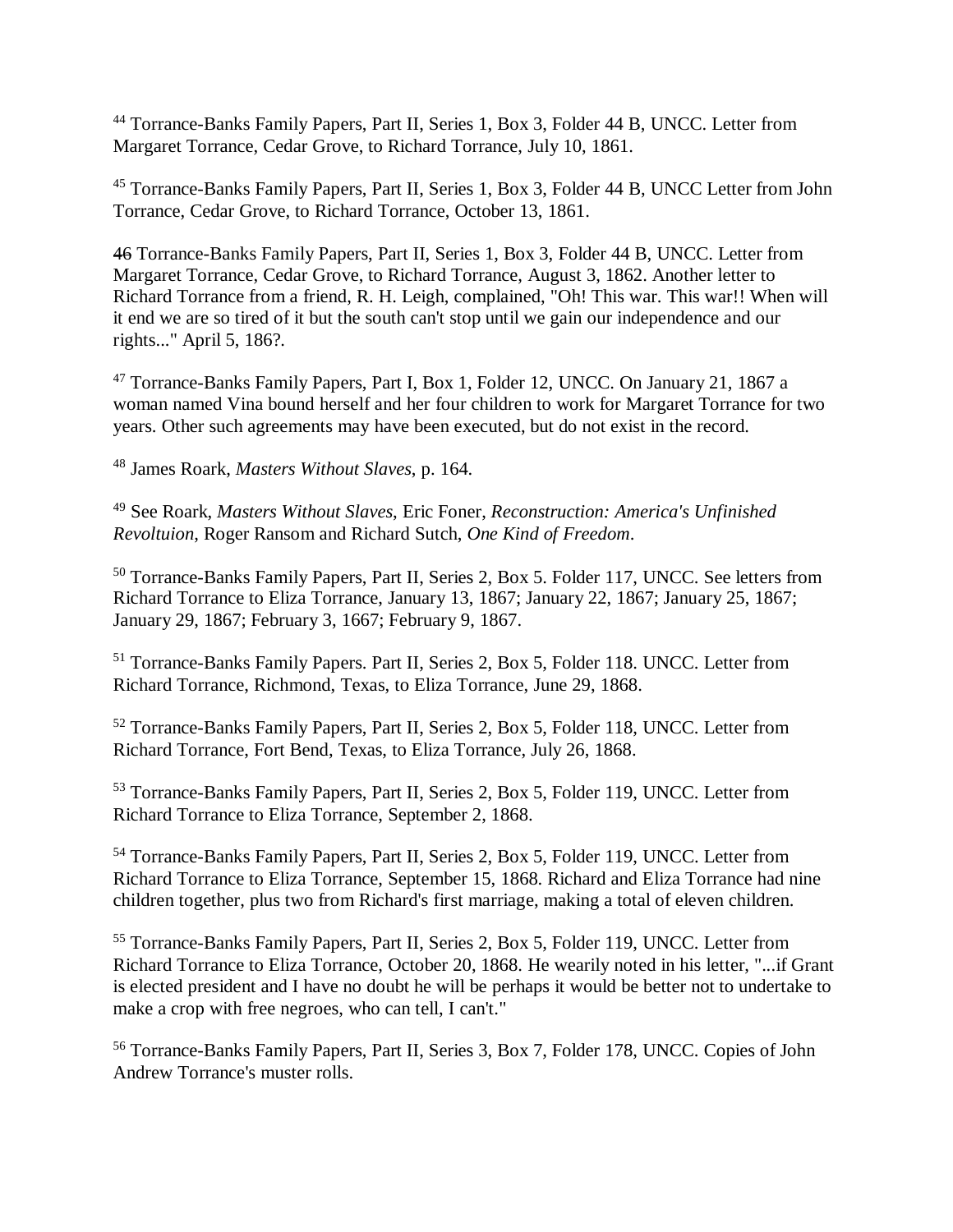<sup>57</sup> Torrance-Banks Family Papers, Part II, Series 3, Box 7, Folder 181 A, UNCC.

<sup>58</sup> Torrance-Banks Family Papers, Part II, Series 3, Box 6, Folder, 156, UNCC. Letter from Framk Witherspoon, Dallas, Texas to John Torrance, January 6, 1903. The appearance of national centers designed to reform drunkenness was doubtless part of the general reforming spirit of the early twentieth century.

<sup>59</sup> Deed 731-295, October 6, 1928. Mecklenburg County Court House.

<sup>60</sup> Interview with Mr. Richard Banks, March 1993.

 $61$  Ibid.

### *Architectural Descriptions*

### **Location and Site Description**

Cedar Grove and the Hugh Torance House and Store are located on Gilead Road, west of I-77 and the town of Huntersville. The Cedar Grove property consists of three tax parcels: a 92.4 acre tract on the north side of Gilead Road; a 9.05 acre tract, also on the north side of Gilead Road; and a 25 acre parcel on the south side of the road. The 92.4 acre, northern tract contains the 1831-1833 plantation seat and four outbuildings. A brick outbuilding, containing the well house and laundry, is situated just to the rear of the house, and the granary, ice house, and horse shed (all wooden frame structures) are located between the plantation house and McDowell Creek, the western boundary of the property. The 9.05 arce site is vacant and abuts the 92.4 are parcel to the east. The earlier Hugh Torance House and Store rests on a 2.174 acre tract surrounded by the 92.4 acre Cedar Grove parcel. There are no outbuildings remaining with this property. Davidson College is currently conducting an archaeological investigation, approximately 30 to 40 feet northwest of the house.

The 117.4 acres of land associated with two of the three Cedar Grove tax parcels, the Cedar Grove plantation house, and the Cedar Grove well house and laundry have already been designated as local landmarks. The granary and ice house are in deteriorated condition, and the horse shed is inaccessible and only partially visible. These three outbuildings should be excluded from the designation, but the 9.05 are parcel, adjacent to the east, should be added to the Cedar Grove designation because this contiguous acreage is part of the historic Torrance estate. The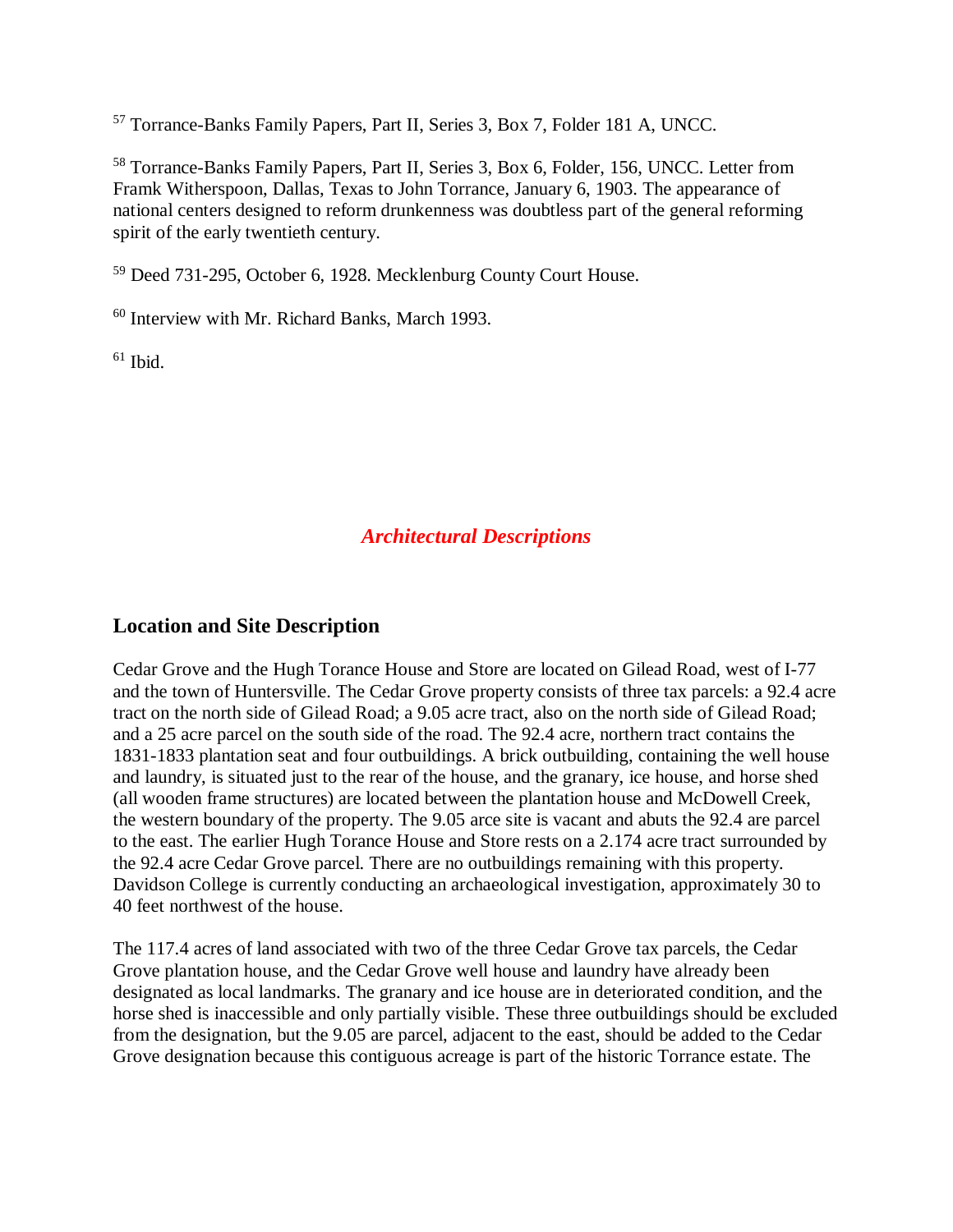proposed designation for the Hugh Torance House and Store includes the interior and exterior of the one building and the 2.174 are tract of land.

#### **Cedar Grove**

#### **Exterior**

The Cedar Grove property, is bounded by McDowell Creek on the west side and Torrence Creek to the south. The plantation seat and extant outbuildings are all situated on a knoll, located east of McDowell Creek, on the north side of Gilead Road. The knoll slopes northward and westward to encompass creek bottomland. The well house is directly to the rear of the plantation house, and the three other outbuildings are sited west of the house, just as the land begins sloping toward the creek. A detached kitchen originally stood northeast of the house, but this building is no longer extant. Gilead load originally ran farther to the south, but now traverses the property, north of the junction of the two boundary reeks. Woods now surround the house on the north and west sides, making the three deteriorated outbuildings largely inaccessible. To the east, an open field separates the Greek Revival plantation house from the earlier Hugh Torance House and Store.

Built between 1831 and 1833, the Cedar Grove plantation house is one of the finest examples of Greek Revival residential architecture in the state.  $\frac{1}{1}$  The house is a monumental, two and one half story, with raised basement, brick structure with a side gable roof and hipped roofed porches on the facade south elevation and rear elevation. The house measures 60 x 40 feet, with a five bay width and double pile depth, and central entrances in the front and rear elevations.

The exterior is distinguished by stepped, brick parapets, with corbeled caps, which terminate the gable ends of the roof. Double, brick, end chimneys are incorporated within the parapets, and corbeled, brick cornices with full returns delineate the gable roof and create pediments below the parapet line. The roof was originally covered in wooden shingles, but this covering has been replaced with standing seam tin. The brick exterior walls are laid inFlemish bond, and the walls meet a simple, flat, wooden cornice on the front and rear elevations. It is suggested that this cornice may be a replacement with the corbeled cornice of the end gables ontinuing around to the long elevations. <sup>2</sup> Gutter boxes along the overhanging eaves of the facade are marked " 1831 ".

The porches extend across the center three bays of both the front and rear elevations. The south porch rests on a tall brick base laid in common bond. The base has heavy corner piers between which are structural arches of alternating soldiers and rowlocks. Wide granite steps lead to this porch. The shallow hip roof is supported by four stuccoed brick columns with Doric capitals, and the wide frieze is ornamented with scroll brackets and flat panels, which appear to be later Italianate additions. The frieze may have originally incorporated triglyphs or some other characteristic Greek Revival element.<sup>3</sup> The rear porch is supported by four stuccoed, brick columns, but these supports rest on a shallow", brick pier and stone slab base. Above the Doric columns is a flat-panelled frieze. Parts of the brick foundation appear to be a fairly recent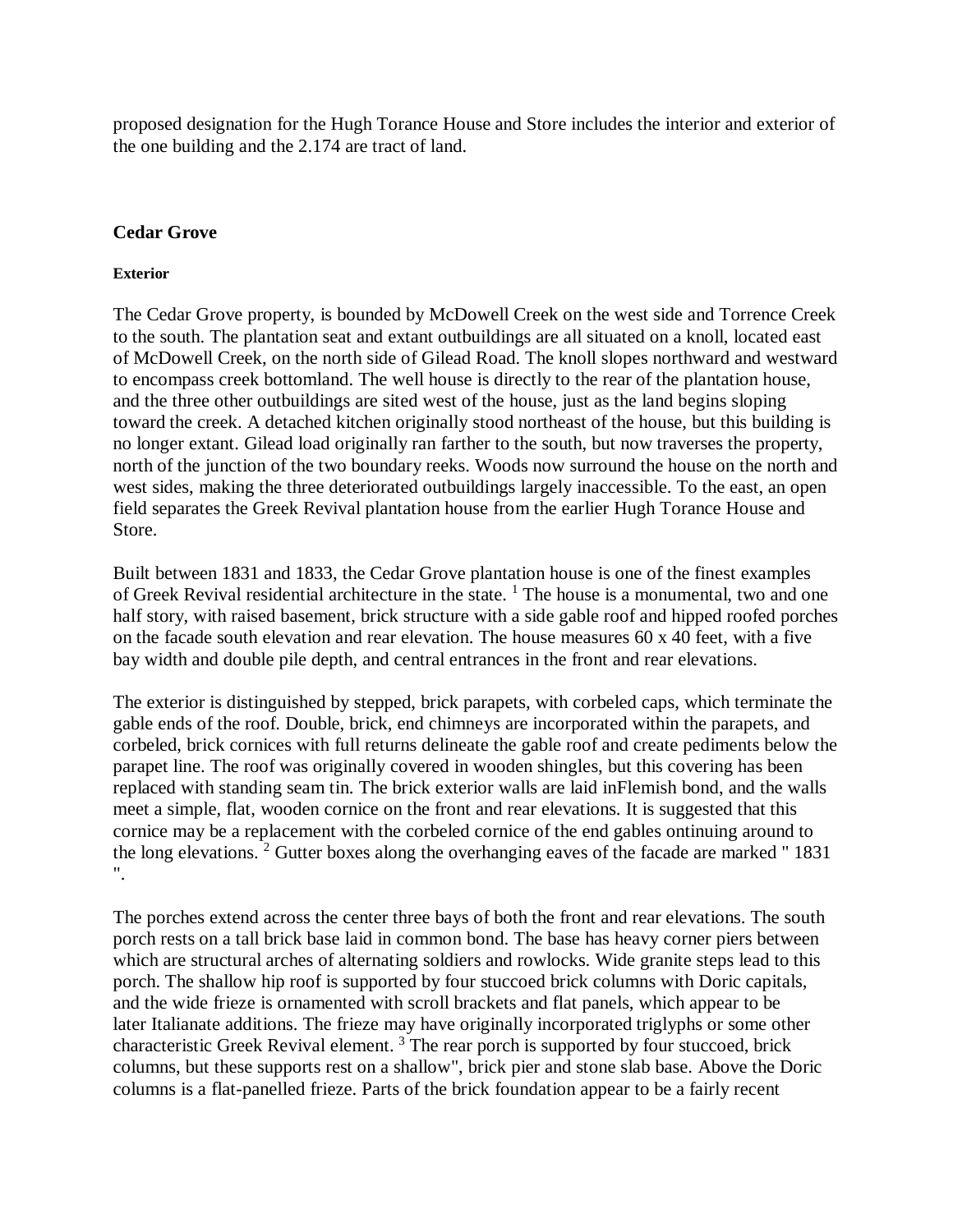replacement. The double transverse, wooden stairs are also replacements. The basement is reached through a door located in the east bay of the rear elevation.

The tall, main entrance contains recessed double doors, each composed of five flat panels, paneled soffit and reveals, and heavy molded surrounds. The entrance is capped by, a transom light with tracery, but there are no sidelights. Double wooden screened doors over the entrance. The rear entrance is shorter, approximately six feet in height. A single, six paneled door is found at this entrance, and the upper panels contain fixed lights. The windows all have brick flat arches and granite sills. The first and second story windows are nine-over-nine light, double hung, wooden sash, while the short basement windows are six-over-six light. Under each gable end, there is a single six-over-six light, double hung, wooden sash window. The basement windows have paneled shutters hung on iron strap hinges, and the upper stories have louvered shutters.

#### **Interior**

Cedar Grove has a double pile, central hall floor plan. The monumental scale of the house creates an airy interior, with ceiling heights on the first floor reaching approximately 13 feet. The four first floor rooms open from the center hall, which terminates with a spiral staircase in the northeast corner. This elegant, cantilevered staircase rises in a open stairwell to the attic floor. The railing is formed of simple square balusters with a molded railing ending at a scrolled newel, and the stair risers are accented with tulip brackets. The hall has plaster walls; molded chair railing; paneled wainscoting; a wide, round-molded cornice, which forms a decorative band on the ceiling; and tongue and groove, pine floors. The pairs of rooms, flanking the hall, are connected by tall openings, which an be closed with flat-paneled, folding doors. The two front rooms are larger that those to the rear.

Each of the first floor rooms is reached by a tall, six-paneled door with flat-paneled reveals and soffits. Each room has plaster walls and ceilings; wide, tongue and groove, pine flooring; and a fireplace. The ceilings are delineated by heavy molded plaster cornices. The door and window surrounds are fluted with bull's eye modillion corner blocks. In addition, the windows have paneled soffits and reveals, which are splayed for enhancing the lighting.

In the two west rooms, there is no wainscoting or chair railing. The front west room is used as a dining room, while the rear room is a kitchen. The kitchen appliances and fixtures are largely removable so as to cause little alteration to the historic fabric. The mantels on the west side have Ionic columns supporting a simple frieze and molded shelf. The mantels in the east rooms are similar but have Doric columnettes.

Access to the basement, second, and third floors was denied, but the plan of the second floor is identical to the first. The only alteration on this floor has been the partitioning of the northwest room to form a bathroom and closet. The owners report, however, that they had the bathroom designed so that the fixtures could be easily removed <sup>4</sup>. The ornamentation in these bedrooms is simpler than the those on the first floor, reportedly more like that of the west rooms on the first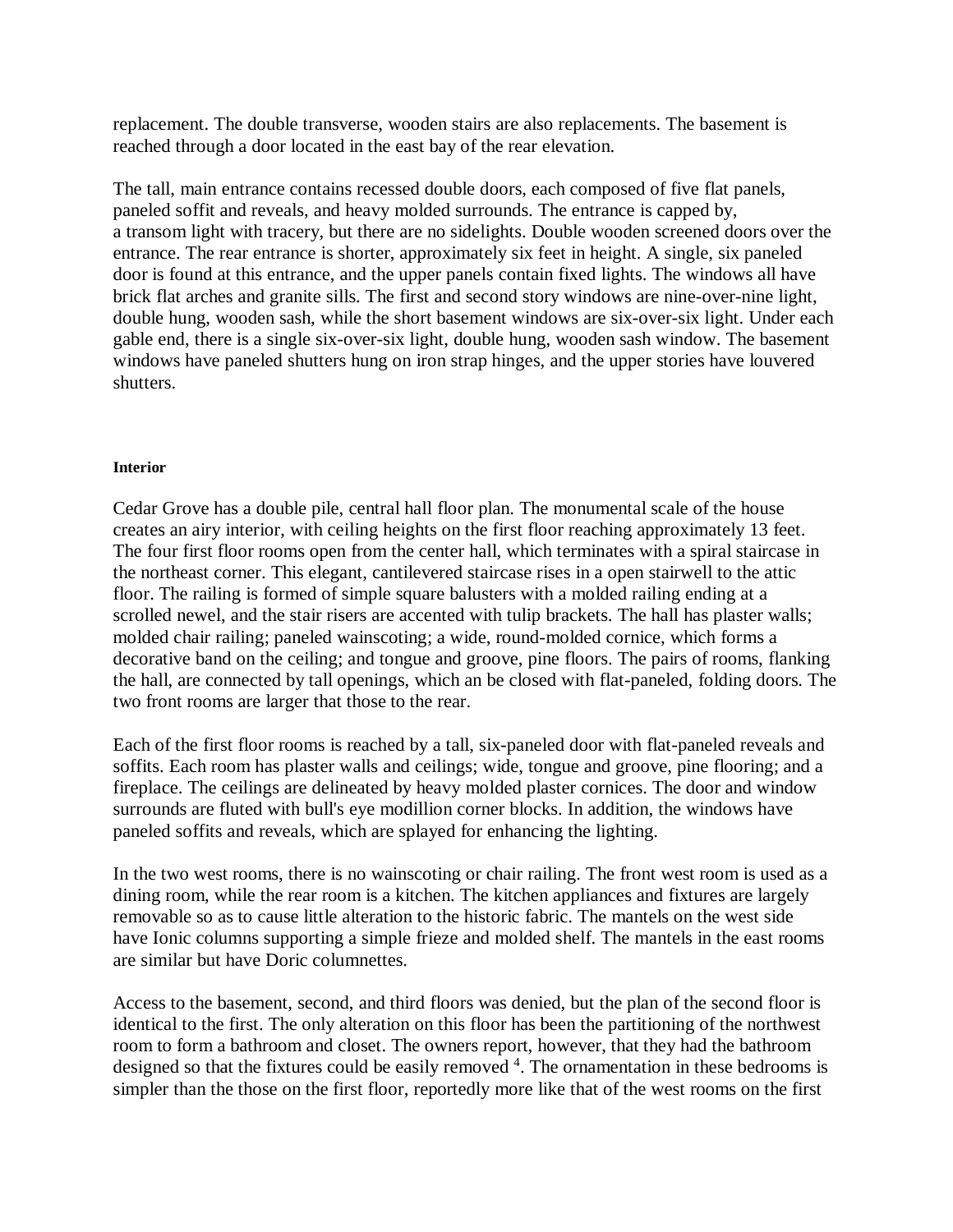floor. The mantels in the west bedrooms are simpler Greek Revival versions with molded pilasters, frieze, and a plain shelf. The mantels on the east side of the second floor have only the molded shelf and panel. The third floor, finished in flushboard siding, contains three rooms<sup>5</sup>. The basement reportedly has two rooms.

#### **Well House and Laundry**

The well house is a small outbuilding which stands directly to the rear of the plantation house. This brick building, laid in common bond, has a standing seam tin, gable roof with exposed rafters. The west side of this structure is an open shed and houses the well the well pulley, and wooden base are still intact. The roof over the shed is supported by unsawn cedar posts set into brick bases. A single door to the laundry is located on the south side. There is a small window, located under the eaves, facing the open well shed.

#### **Conclusion**

The plantation house associated with Cedar Grove is one of the finest ante-bellum houses in Piedmont North Carolina. The house incorporates a variety of traditional and classical features, such as the stepped parapets, simple side gable form, and Federal staircase, with specific Greek Revival elements, notably the Doric columns and pedimented gables, to create a sophisticated, yet regional, interpretation of Neoclassical architecture from the early nineteenth century. As the family, seat for the prominent Torrance family, whose origins, settlement, and economic pursuits were typical of many early Mecklenburg families, Cedar Grove represents the height of antebellum cotton culture in the county.

#### **Hugh Torance House and Store**

#### **Exterior**

The Hugh Torance House and Store is situated on the north side of Gilead Road in a naturalistic clearing of recent vintage, approximately 100 yards east of the plantation house. The plantation house is clearly visible across an open field. A gravel drive runs along the east side of the Torance house; woods border to the north, and a thin line of trees buffer the eastern boundary. Gilead Road now runs close to the house, only roughly 50 feet to the south.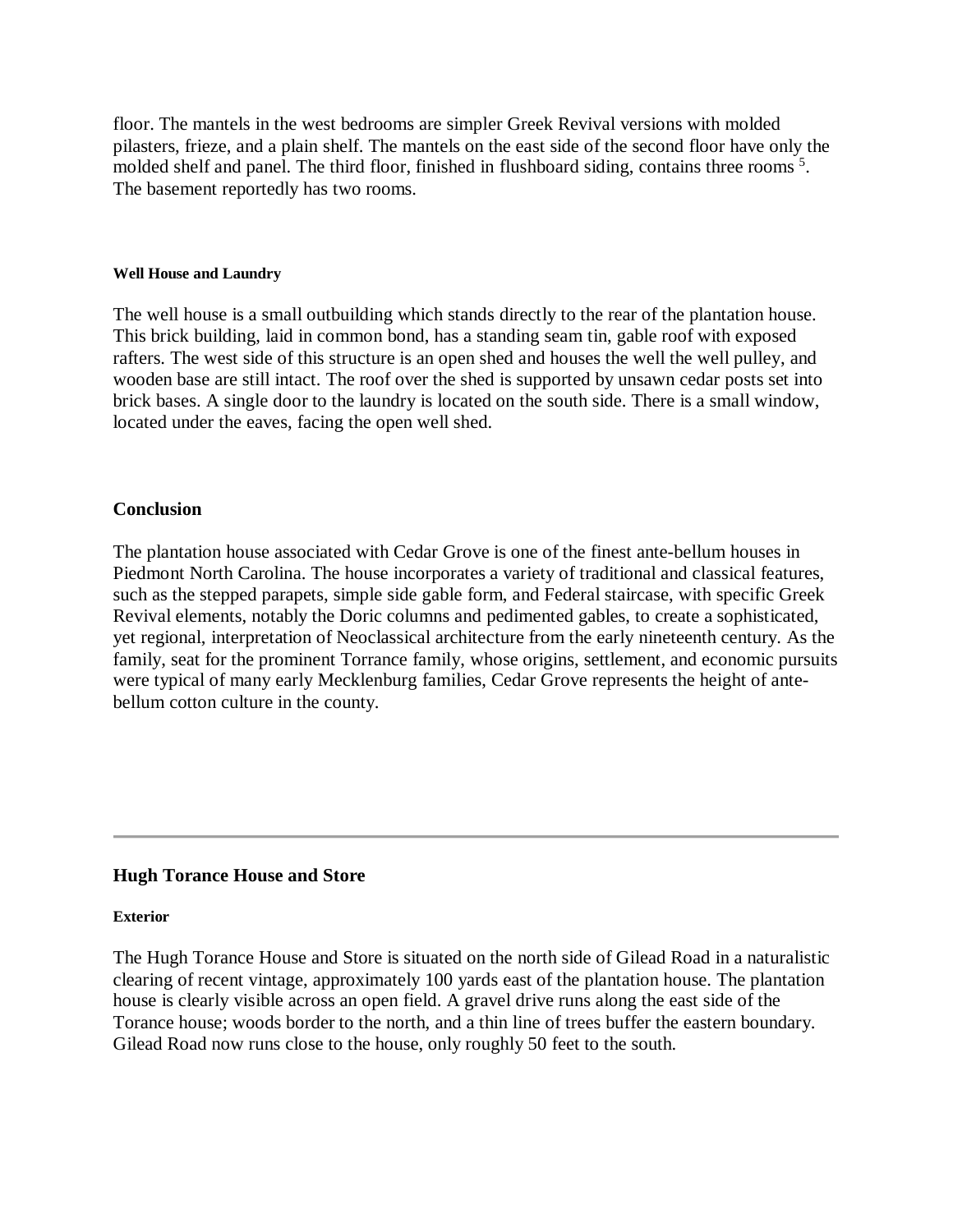The Hugh Torance House and Store is a one and one half and two story building with a Lshaped plan, reflecting three building campaigns. The original one room, log house (ca. 1780) occupies the northern section of the building. The interior of the log house was later divided into two rooms: a parlor, located in the northwest corner, and a store extending to the east. Prior to the opening of the store in 1805, a small storage room had been added, circa 1787, to the east end of the house. Final construction occurred with the addition of a two-story, single pile, wood frame house (built in 1796) to the south side of the parlor, which gave the house its Lshaped plan<sup>6</sup>. With this last construction, the facade was reoriented from the south elevation to the west, and the principal entrance was moved to this federal addition. The entire building is sided in lapped, beaded weatherboard. Some of the weatherboarding dates to recent rehabilitation, but the new sheathing replicates the original. The foundation is constructed of field stone, set with mud and clay, and pointed with lime mortar. The gable roofs are covered in replacement, wooden shingles. <sup>7</sup>

The original section was a one and one half story, log house which once contained one room and a garret, but this portion continues to reflect the partitioning of the first floor into two rooms to accommodate the opening of the store in 1805<sup>8</sup>. The weatherboarded log house has a side gable roof with box eaves. The siding was attached with hand-wrought, rose-headed nails. A massive stone chimney, with a single shoulder, is found on the west elevation although physical evidence indicates that the stone chimney was rebuilt in the twentieth century. <sup>9</sup>

The two story Federal addition does not meet the earlier log house neatly, but rather resembles on the exterior a one-third Georgian plan on the first floor, while extending over to the ridge line of the log house on the second floor. This division is still visible in the siding. However, it seems that one first floor window was enlarged at this time to give the facade a more classical appearance, so that on the south side of the stone chimney, there are three asymmetrical bays. The smaller window openings north of the chimney reflect the earlier period of construction.

The principal entrance on the west elevation is located in the center bay of the Federal addition and consists of a single, paneled, wooden door with a divided transom light and molded door surrounds. Open, wooden, replacement steps lead to the front door. This section of the house has nine-over-six light, single hung, wooden sash windows on the second floor and nine-over-nine on the first. The earlier windows on this elevation are six-over-six light, single hung, wooden sash. All first floor windows have molded surrounds. The federal addition has wooden, paneled shutters while the older sections of the house have diagonally-laid, batten shutters. A low cellar, lined in field stone, is found at the southwest comer of the house, beside the front entrance. The cellar is reached by a break in the foundation wall.

The south elevation of the federal addition is dominated by a single shoulder, brick chimney, laid in Flemish bond, with a corbeled brick cap. The chimney rises from the stone house foundation. The bricks used in this chimney were handmade, hard-burned and reputedly made on the site. <sup>10</sup> Tall, narrow, six-over-six light, single hung, wooden sash windows flank the chimney on the first floor, and six-over-four light windows are found on the second. Small, square, divided light windows are located under the gable.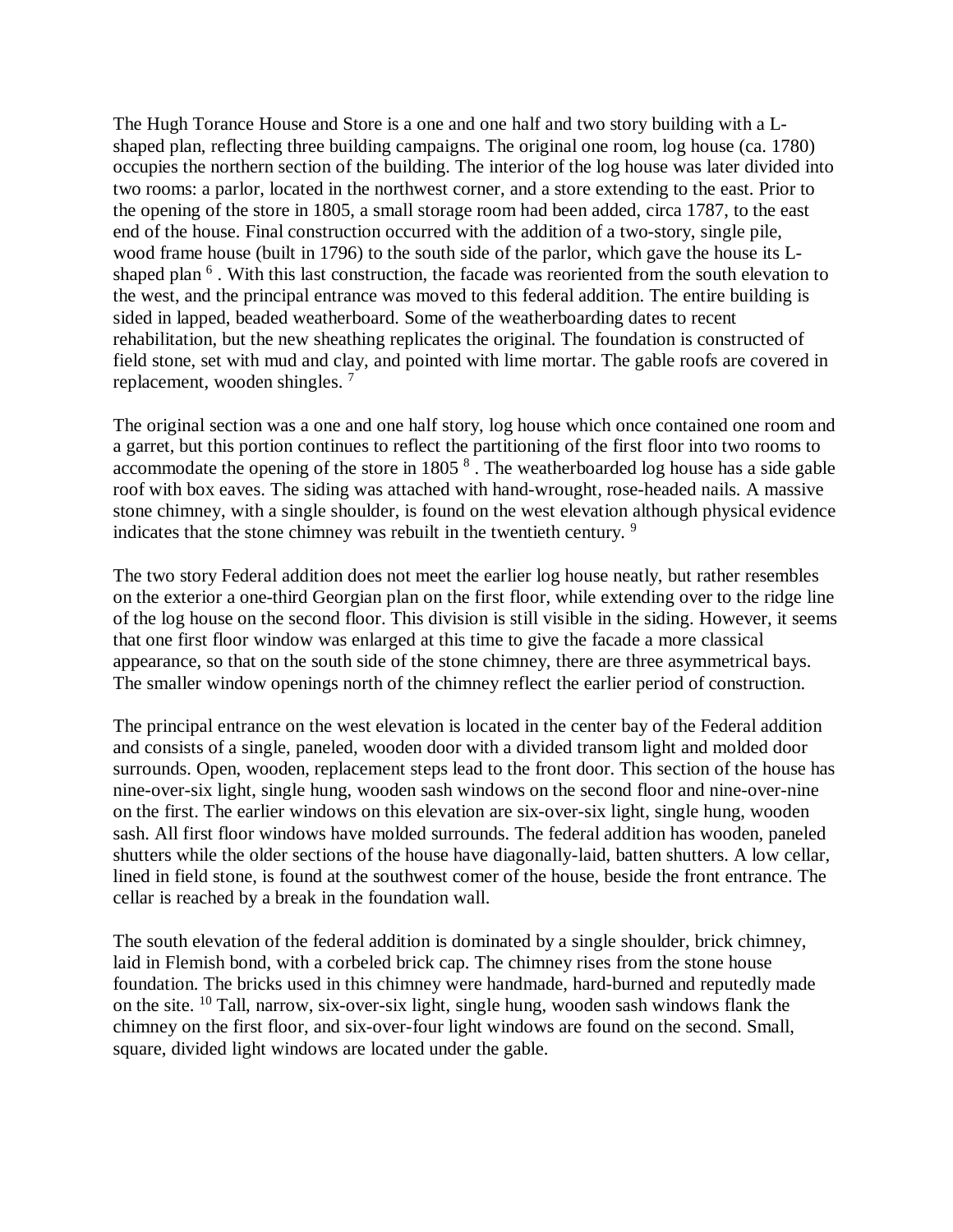The east elevation repeats the facade although this elevation is only two bays wide because the store projects from the northern half of the elevation. The door and windows are identical to those on the facade.

The south elevation of the one and one half story, store section of the log house is broken by two entrances, symmetrically placed, and a small, single, six-over-six light, single hung, wooden sash window, located at the corner where the federal addition and the log store meet. The door closest to the house leads to the store while the easternmost door apparently provides the only access to the storage room. These doors are particularly notable. They are wide, solid, wooden doors, constructed of wide boards laid diagonally in a basket weave pattern using handwrought nails. The doors have molded surrounds, but no transom or sidelights. These entrances are reached by the same open, wooden steps found on the facade. When the storage room was added in the 1780s, heavy mill-sawn studs were used instead of log for the exterior walls, and sawn members were also used in the rafters and floor joists  $11$ .

The rear elevation of the ell has only two small openings, located in the center, but not aligned with the asymmetrical gable roof. On the first floor, there is a six-over-six light, single hung, wooden sash, square window, similar to the others found on the other elevations of the ell and the log section. Leading to a storage loft, the upper level opening is protected only by shutters.

The north elevation of the ell is aligned with the original house. The land slopes slightly toward the west so that a break in the foundation and weatherboarding reveals the division between the store and storage room. Otherwise the only openings in this wall are an entrance, leading to the log house, and a window, located roughly in the middle of this long wall. The window is identical to the other six-over-six light, single hung, wooden sash windows found on the ell. The door is identical to the doors on the south elevation.

#### **Interior**

The first floor of the Hugh Torance House and Store contains four rooms: two associated with the original log house; the storage room, located at the east end; and one more formal room added with the Federal-era alterations.

The two principal entrances to the house enter directly into the federal addition from the east and west elevations. The walls, floors, and ceiling in this room are all constructed of wide, pine, tongue and groove boards. The unpainted wall boards are laid horizontally except along the interior partition wall, which is composed of single thickness, tongue and groove, vertical boards. The six panel door in this wall is a more sophisticated example of Federal styling than the exterior doors, which are vernacular six-paneled doors of batten construction with iron H-L hinges and iron box locks. The room contains finely crafted classical features such as molded baseboards, crown moldings, and chair railings. A narrow, open, two run staircase is located against the interior wall in the northwest corner of the room adjacent to the facade entrance and rising next to the door leading to the oldest section of the house. The staircase is distinguished by slender, square, fluted balusters and newel, with molded railing, risers, and baseboards. A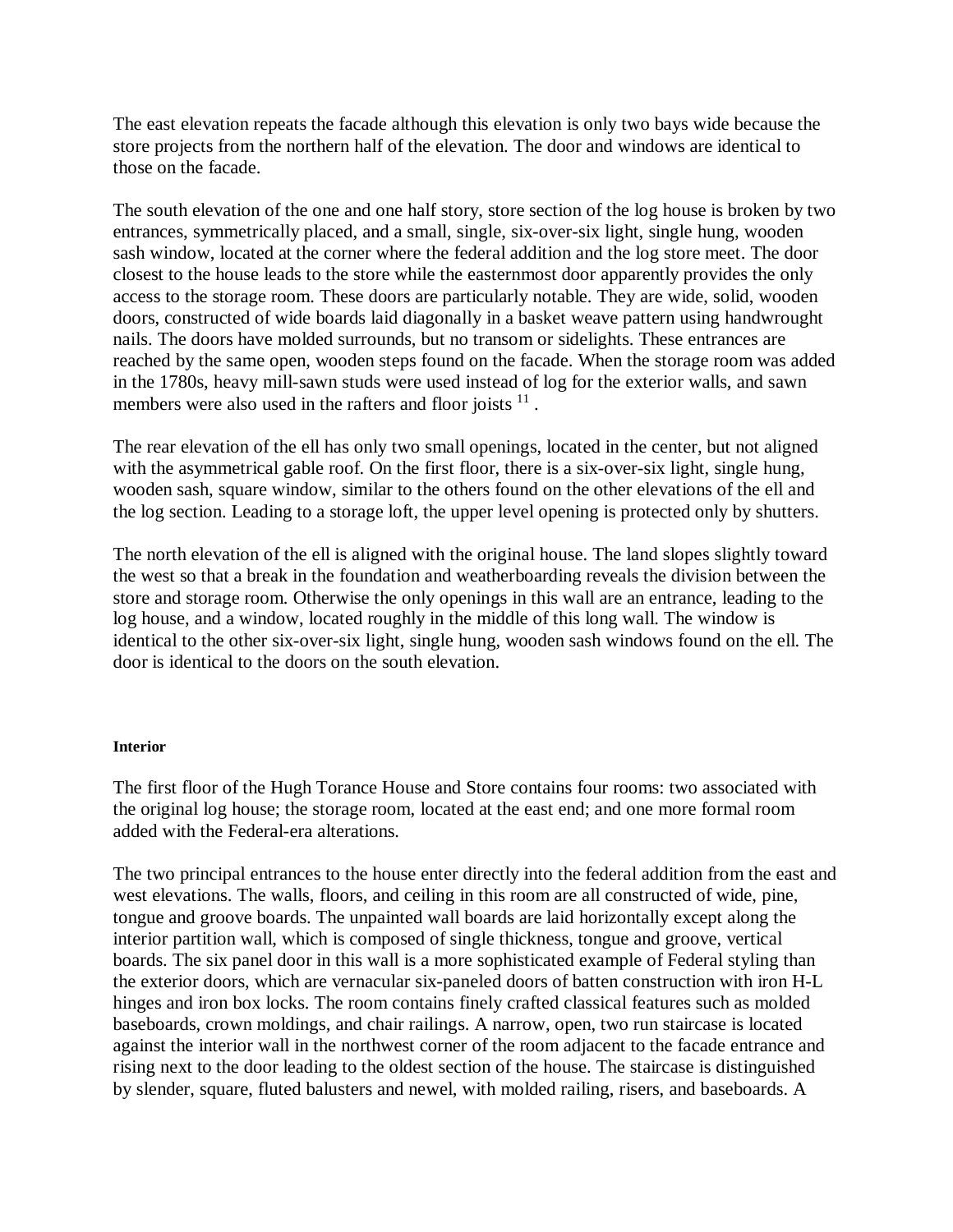two-paneled door, located under the staircase, opens into a small closet. In the center of the south wall is a handsome vernacular Federal mantel with fluted pilasters, a narrow, molded mantel, and a paneled overmantel reaching to the ceiling. The fireplace is brick-lined.

The earlier parlor is situated directly north of the federal parlor, and is characterized by the same unpainted, wide, pine, flushboard paneling, floors, and ceiling. The wall boards in this room are laid vertically. The crown molding, chair railing, baseboard, and door and window surrounds also repeat the classical molding profiles found in the south room. on the north wall is one exterior door; a door on the south wall leads to the Federal room; and a third door on the east wall leads to the store. The door on the north wall is constructed of vertical interior boards with diagonal exterior battens, laid in a basket weave pattern. Handwrought roseheaded nails attach the battens and long iron strap hinges, and the doors are secured by hand-wrought, iron lift latches. On the south interior wall is an inset cupboard above the chair railing, and the cupboard has a divided light door. The door to the store is paneled with a multiple light midsection which allows a view of the store counter from the fireplace. The west wall is defined by a stone fireplace flanked by two windows. Although the fireplace was apparently reworked at some time during the twentieth century, the nicely detailed, vernacular Federal mantel with slender, fluted pilasters, and a delicately molded mantel shelf is original. In the southwest corner of this room is a recessed hatch in the ceiling leading to the attic.

The store also has vertical, pine, flushboard walls and molded chair railing, baseboard, and crown molding. Exposed rafters form the ceiling to this room. The enclosed, wooden counter, located in roughly the enter of the room and extending to the rear wall, is a replacement. Open, display shelves line the north wall, flanking a single window. On the south wall is one of the earliest doors in the house, which is constructed of vertical boards with an iron box lock and long, iron strap hinges. On the west side of the door is a small window. Both the door and the windows feature the same classical surrounds found throughout the house.

The second floor of the house has the same floor plan as the first. The stairs in the Federal addition lead directly into a large room with walls of unpainted, pine, vertical flushboards although on the south wall, the wall boards are laid horizontally. This room also repeats the classical detailing - chair railing, baseboards, surrounds, and crown molding - found on the first floor. The mantel is a fine example of vernacular Federal construction with delicate, fluted pilasters, narrow, molded mantel, classical fireplace surrounds, and paneled overmantel. A sixpaneled door on the north wall leads to the garret bedroom, located above the log house. A section of the garret was remodeled at the time of the Federal addition to become a full second story bedroom.

The garret room is finished with horizontal flushboard walls and classical crown molding, baseboard, and surrounds. There is a single window on the west wall, and a door on the east wall opens into the attic loft. The attic is unfinished, but contains a window on the west wall and a shuttered opening under the east gable. A wide, tongue and groove, board floor has been laid over the rafters in sections of the attic loft. The pole rafters, lapped and pegged at the ridgeline, are visible, and crossbracing is provided by horizontal members and a metal tie rod, extending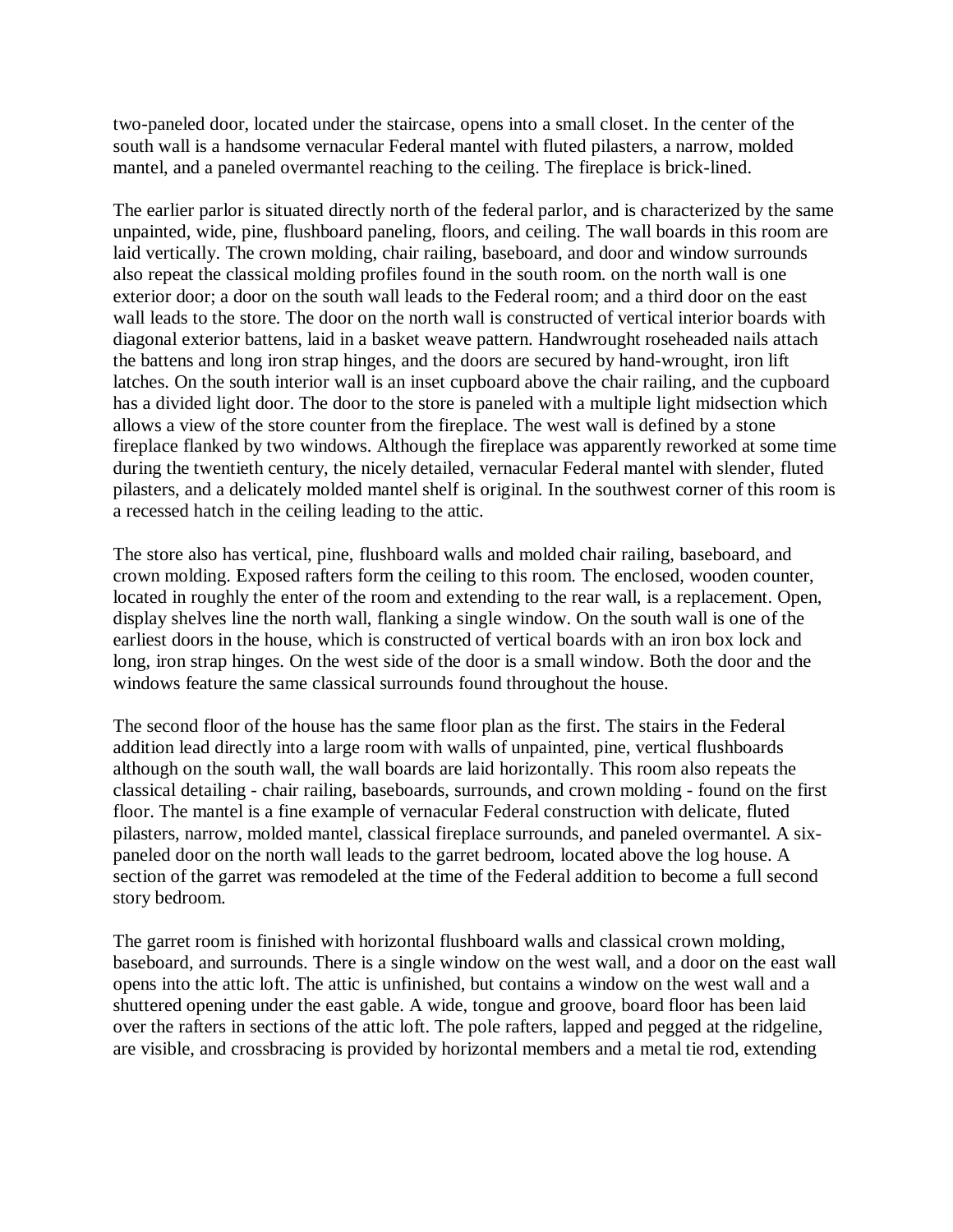from north to south. The Roman numerals used to identify the individual rafters are apparently still visible, and the metal tie rod was added around the turn of the eighteenth century  $^{12}$ .

The Hugh Torance House and Store was in deteriorated condition until the recent past, and some historic fabric was not extant at the time that rehabilitation and restoration began. However, important features of the house have survived, notably mantels, window detailing, doors, some hardware, and brick chimney. Rehabilitation has been undertaken, and where replacements have been necessary, these have been in-kind. Specifically, termite damage and deterioration have required the replacement of some exterior weatherboard siding and some interior paneling. Some window glass has also been replaced, and where possible historic glass has been used. In addition, a HVAC system and alarm have been added to protect the property, and inset spot lighting has also been inserted into the ceilings.

#### **Conclusion**

The Hugh Torance House and Store is a rare eighteenth and early nineteenth century survivor in Mecklenburg County. The combination of functions represented in this building, as well as the clearly defined construction campaigns, only underscore the uniqueness and importance of this property. The association of this house, both through ownership and proximity, with adjacent Cedar Grove illustrates economic, social, and architectural developments in the county from the settlement period to the Civil War.

## **NOTES**

<sup>1</sup> Cedar Grove has been called, "...an especially fine and well-documented example of builders ready adoption of the Greek Revival style." Catherine Bishir, *North Carolina Architecture*, Chapel Hill: University, of North Carolina Press, 1990, 198.

<sup>2</sup> Cedar Grove, National Register of Historic Places Nomination Form, 1974, Part 7-1.

<sup>3</sup> Cedar Grove, National Register of Historic Places Nomination Form, 1974, Part 7- 1.

<sup>4</sup> Interview with Richard T. Banks, 9 Mar. 1993.

<sup>5</sup> Cedar Grove, National Register Nomination, Part 7-2.

<sup>6</sup> Interview with Ann Williams, Hugh Torance House and Store Board, 18 May 1993.